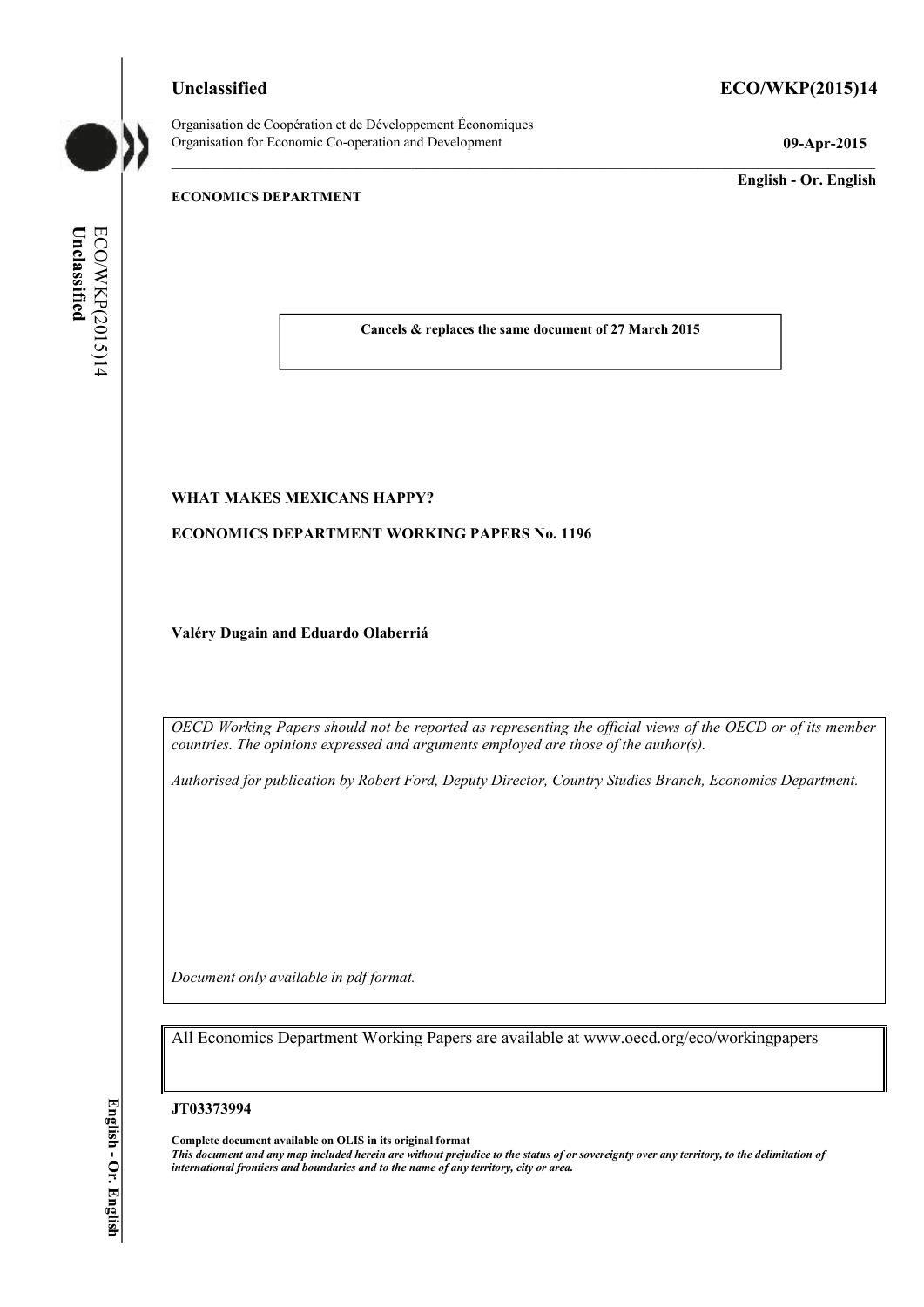OECD Working Papers should not be reported as representing the official views of the OECD or of its member countries. The opinions expressed and arguments employed are those of the author(s).

Working Papers describe preliminary results or research in progress by the author(s) and are published to stimulate discussion on a broad range of issues on which the OECD works. Comments on Working Papers are welcomed, and may be sent to the Economics Department, OECD, 2 rue André-Pascal, 75775 Paris Cedex 16, France.

Comment on the Papers is invited, and may be sent to OECD Economics Department, 2 rue André Pascal, 75775 Paris Cedex 16, France, or by e-mail to eco.contact@oecd.org.

This document and any map included herein are without prejudice to the status of or sovereignty over any territory, to the delimitation of international frontiers and boundaries and to the name of any territory, city or area.

The statistical data for Israel are supplied by and under the responsibility of the relevant Israeli authorities. The use of such data by the OECD is without prejudice to the status of the Golan Heights, East Jerusalem and Israeli settlements in the West Bank under the terms of international law.

### **© OECD (2015)**

You can copy, download or print OECD content for your own use, and you can include excerpts from OECD publications, databases and multimedia products in your own documents, presentations, blogs, websites and teaching materials, provided that suitable acknowledgment of OECD as source and copyright owner is given. All requests for commercial use and translation rights should be submitted to **rights@oecd.org**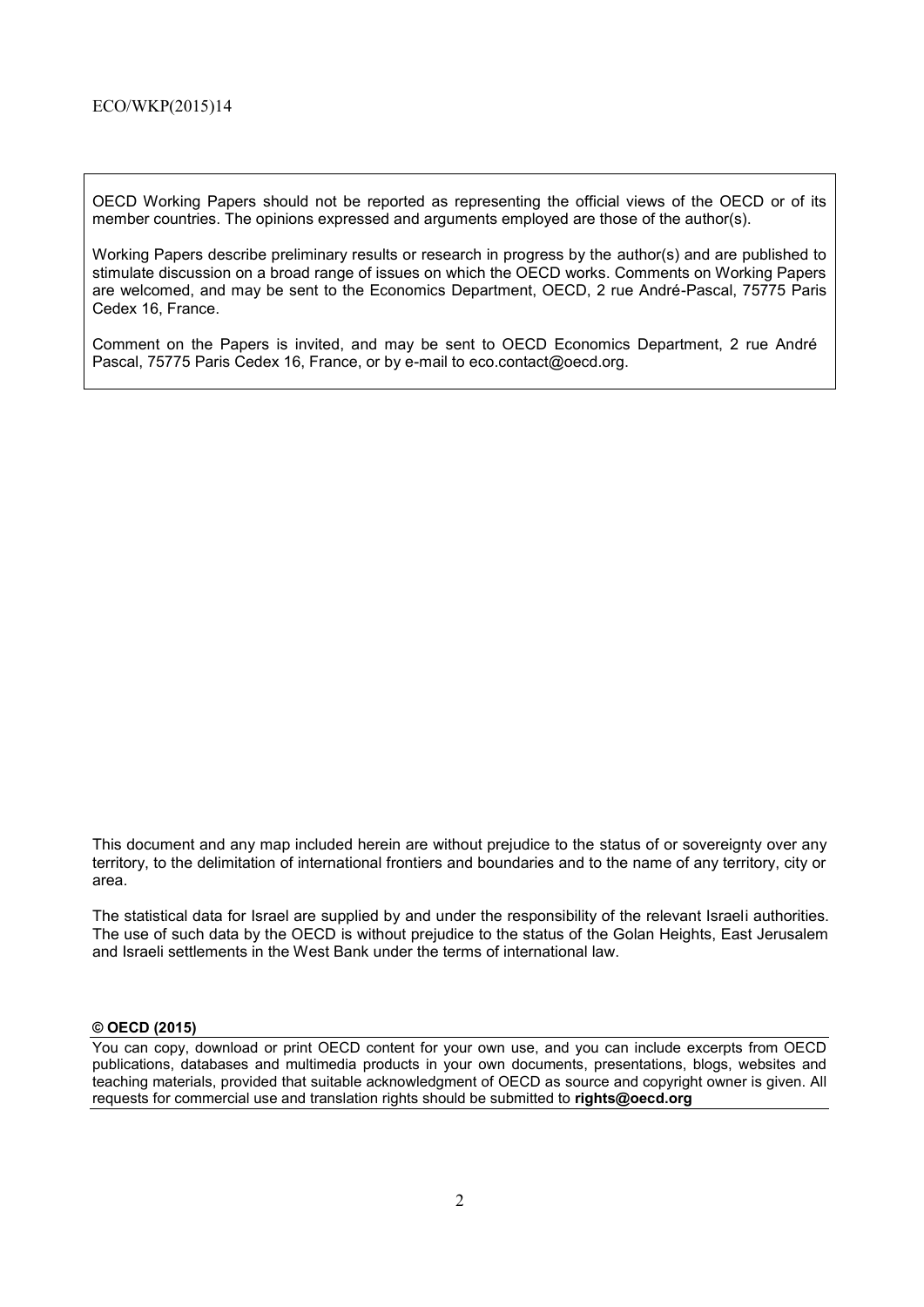# **ABSTRACT/RÉSUMÉ**

#### **What Makes Mexicans Happy?**

The growing literature studying the determinants of subjective wellbeing find that Mexicans report, on average, levels of life satisfaction that are above what would be predicted by the available objective measures of well-being. This paradox raises the following question: Are the drivers of subjective wellbeing in Mexico different from the drivers in other countries? This paper tries to answer this question using data from the World Gallup Poll and Instituto Nacional de Estadísticas y Geografía (INEGI). In particular, it investigates if the impact that key objective measures of well-being have on life satisfaction is different in Mexico than in other countries. The results show that the drivers of life satisfaction are very similar to those in other countries. In particular, as in other countries, in Mexico income, education, health, job status and other individual characteristics are significantly associated with life satisfaction. These findings suggest that the higher average level of life satisfaction in Mexico is probably related to unobserved country characteristics.

This Working Paper relates to the 2015 *OECD Economic Survey of Mexico*  (www.oecd.org/eco/surveys/economic-survey-mexico.htm).

Keywords: Subjective well-being, life satisfaction, income, health, employment status.

JEL Classification: D6, I3, N3, O1, O4

\*\*\*\*

#### **Qu'est-ce qui rend les Mexicains heureux?**

Les déterminants du bien-être subjectif indiquent que les Mexicains déclarent, en moyenne, des niveaux de satisfaction de la vie qui sont au-dessus de ce qui serait prévu par des mesures objectives du bien-être. Ce paradoxe soulève la question suivante: les facteurs du bien-être subjectif au Mexique sont-ils différents dans les autres pays? Cet article tente de répondre à cette question en utilisant des données de la World Gallup Poll et du Instituto Nacional de Estadísticas y Geografía (INEGI). En particulier, il examine si l'impact des mesures objectives du bien-être sur la satisfaction de la vie est différent au Mexique par rapport à d'autres pays. Les résultats montrent que les facteurs de satisfaction de vie sont très semblables à ceux des autres pays. Au Mexique, comme dans d'autres pays, le revenu, l'éducation, la santé, la situation professionelle et d'autres caractéristiques individuelles sont significativement associées à la satisfaction de vie. Ces résultats suggèrent que le niveau moyen plus élevé de satisfaction de vie au Mexique est sans doute lié à des caractéristiques de pays non observées, comme des obstacles culturels ou linguistiques.

Ce document de travail économique se rapporte à l'Étude économique 2015 de l'OCDE sur le Mexique (www.oecd.org/fr/eco/etudes/etude-economique-mexique.htm).

Mots clés: Bien-être subjectif, la satisfaction de la vie, le revenu, la santé, le statut d'emploi.

Classification JEL : D6, I3, N3, O1, O4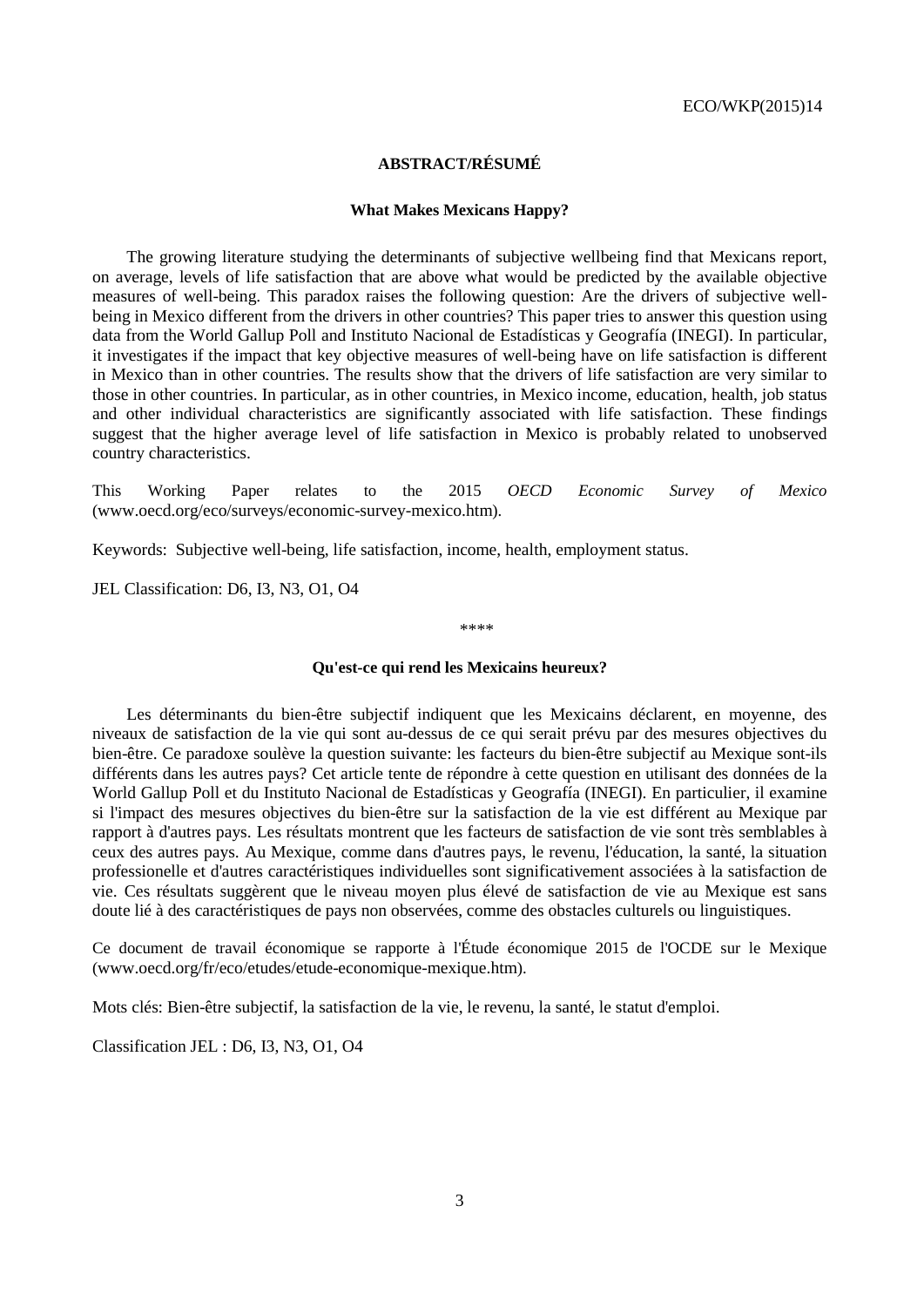# **TABLE OF CONTENTS**

# **Tables**

| A3. Matrix of pair-wise correlation for All countries using Gallup data (years 2007-2011)28 |  |
|---------------------------------------------------------------------------------------------|--|
| A4. Matrix of pair-wise correlation for All countries using Gallup data (years 2007-2011)29 |  |
|                                                                                             |  |
|                                                                                             |  |

# **Figures**

| 1.77 |                                                                                     |  |
|------|-------------------------------------------------------------------------------------|--|
| 2.   | Life satisfaction across quintiles of the income distribution in Mexico and OECD    |  |
|      |                                                                                     |  |
|      |                                                                                     |  |
|      |                                                                                     |  |
|      | 6. Life satisfaction, income, education, employment and health in Mexico in INEGI13 |  |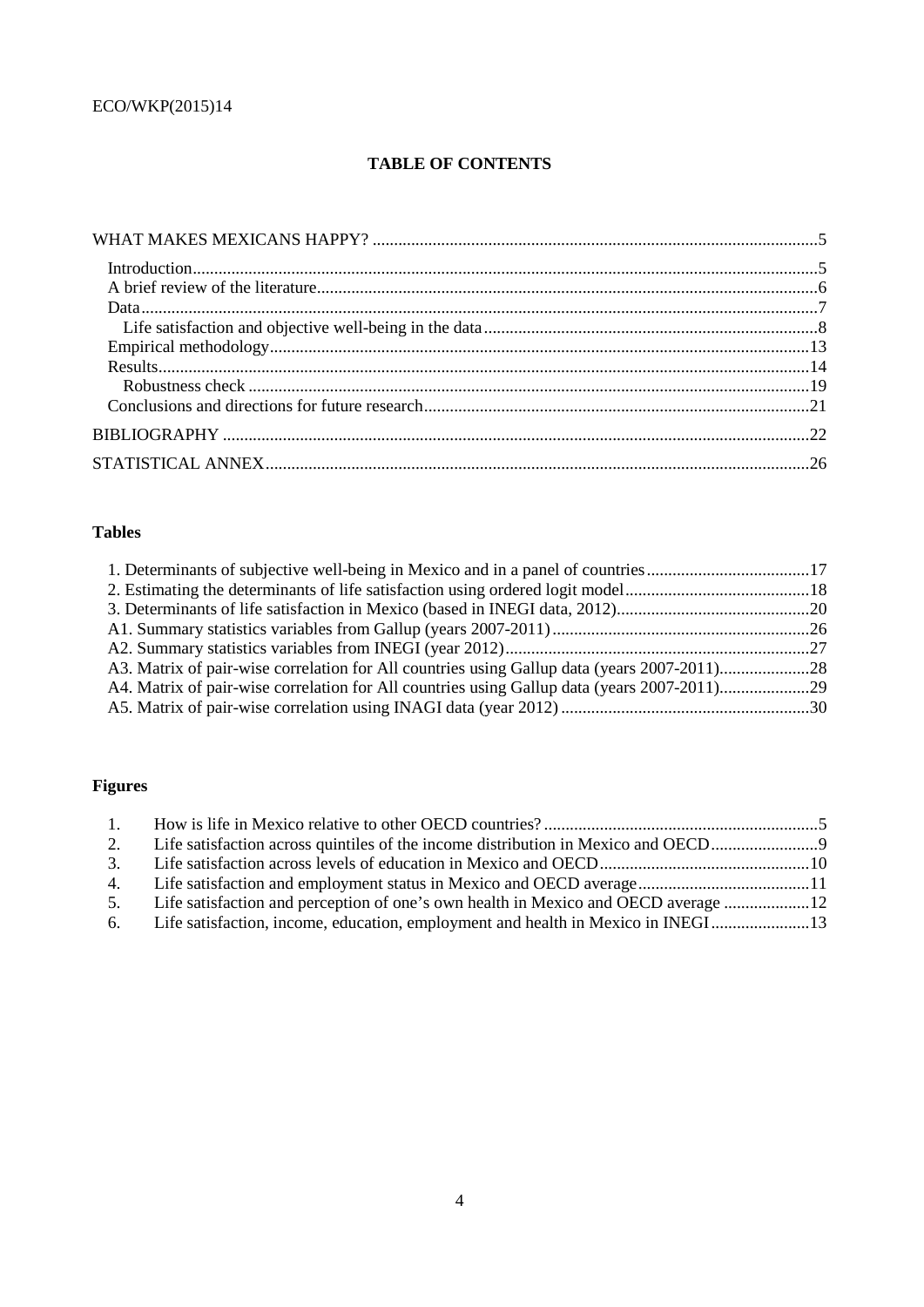# **WHAT MAKES MEXICANS HAPPY?**

By

## Valery Dugain and Eduardo Olaberría<sup>[1](#page-4-0)</sup>

## **Introduction**

A growing literature is studying the determinants of subjective well-being. This literature finds that around 80 % of the variance in country life satisfaction can be explained by objective measures of wellbeing, such as income, health, job status and education (Oishi et al, 2009; Stevenson and Wolfers, 2008). However, these studies also find that Mexicans report, on average, levels of life satisfaction that are above what would be predicted by these objective measures of well-being (Leigh and Wolfers, 2006). Indeed, the OECD *Better Life Index* shows that, although Mexico performs poorly in most objective measures of wellbeing, it performs relatively well in terms of life satisfaction (Figure 1). This paradox raises the following question: Are the drivers of subjective well-being different in Mexico than in other countries? This paper tries to answer this question, which is essential to understand what matters to the Mexican people.



#### **Figure 1: How is life in Mexico relative to other OECD countries?**

*Source*: OECD, How's Life? Measuring Well-being (2014). The 36 countries include the 34 OECD member countries plus Brazil and Russia

The fact that Mexico – as well as other Latin American countries – reports higher levels of life satisfaction than what would be predicted by its level of development could be related to many factors. For example, it could be related to unobserved variables or cultural and language biases that affect response styles across countries. According to Minkov (2009), because of language differences, people could have a different evaluation of survey items, making interpretation of any discrepancies somewhat difficult; and because of cultural reasons, some societies may be predisposed to select extreme responses, whereas other societies may tend toward moderate responses. For all these reasons, systematic biases in survey responses across countries could cause differences in reported well-being, even when there may be no real difference in well-being between different countries (Kahneman and Riis, 2005).

<span id="page-4-0"></span><sup>&</sup>lt;sup>1</sup> OECD Economics Department. The authors would like to thank Patrick Lenain, Paul Schreyer, Sean Dougherty and Conal Smith for very helpful comments and suggestions, and Brigitte Beyeler for editorial support. The views expressed in this paper are those of the authors and do not necessarily reflect those of the OECD or its member countries. Contact author: eduardo.olaberria@oecd.org.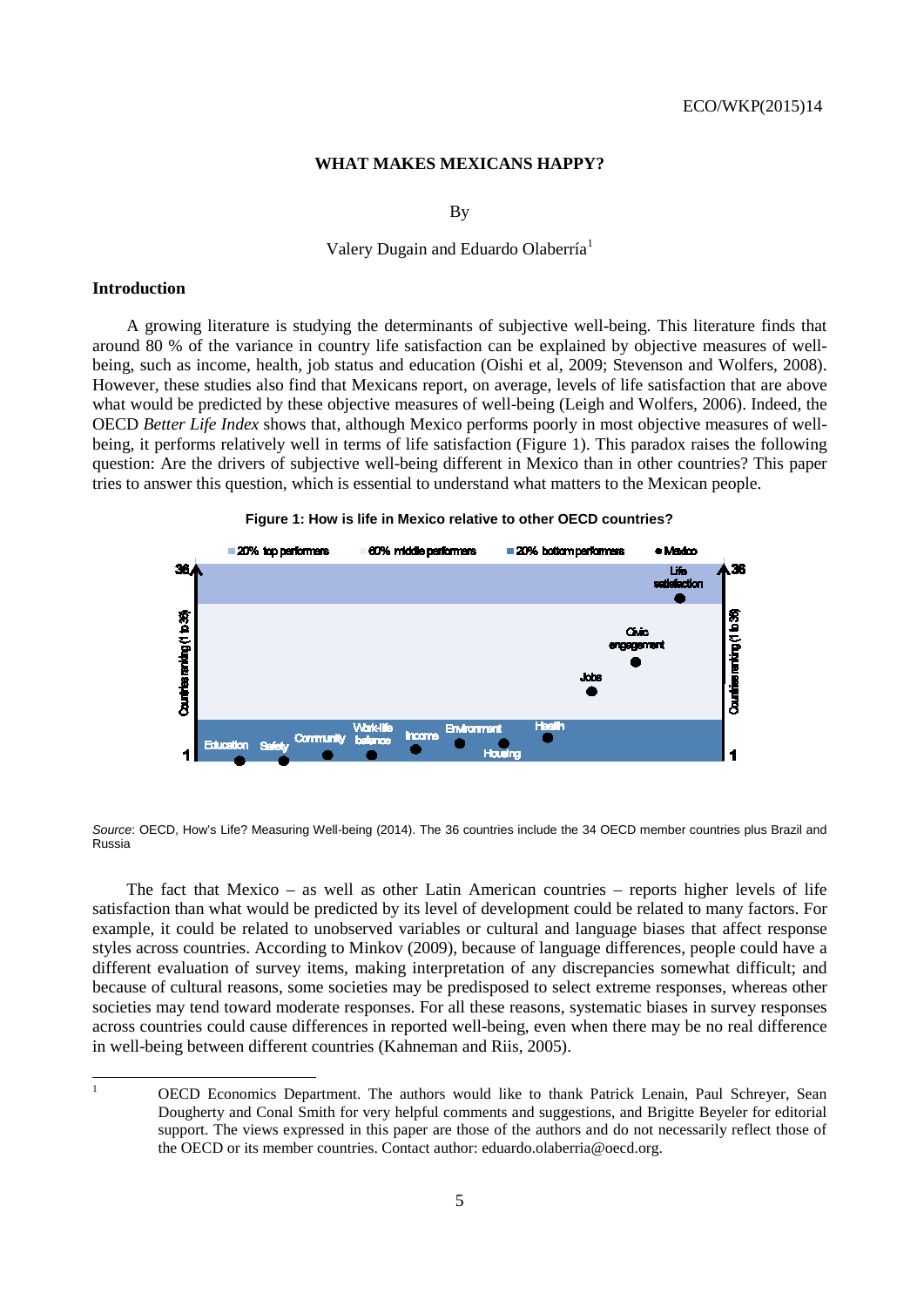In sum, there could be many omitted variables that could explain why Mexicans report, on average, higher levels of subjective well-being (e.g. social contact, democracy, autonomy/freedom, social trust, crime, mental health). However, this paper is not trying to identify these variables. This paper, on the other hand, focuses on a narrower subset of the drivers of subjective well-being in Mexico. Specifically, we ask if the marginal effects of these objective measures of well-being on life satisfaction are different in Mexico than in other countries. We believe this is a relevant question from the policy point of view. Indeed, the key question for policymaking is not whether life satisfaction is higher in Mexico, but whether its drivers are different from those in other countries. The answer to this question can contribute to policymakers' understanding of what objective features that policy can influence are most important for the subjective well-being of the Mexican people.

To answer this question, this paper applies the methodology of previous empirical studies (e.g. Boarini et al., 2012; Caldera Sanchez and Tassot, 2014) to two data sources. First, it employs a panel of cross-country and time series data sourced from the Gallup World Poll (GWP), to estimate if the impact objective measures of well-being have on life satisfaction are different in Mexico than in other OECD economies. The results suggest that, in terms of the drivers of life satisfaction, there are not significant differences between Mexico and other economies. For instance, as in other economies, in Mexico individuals report to be more satisfied with their lives when their incomes are higher, when they are more educated, when they have better health, and when they are employed or out of the work force. These results hold even after controlling for all other individual characteristics. This finding is consistent with the results found by Fleche et al (2012) and Boarini et al (2012).

Then, to check the robustness of the results, this paper applies the same methodology to a different database. Although data from Gallup is the best resource to do cross-country and time-series analysis of subjective well-being, its relatively small sample size can be a limitation for comparisons across population sub-groups. Hence, this paper also uses a second database that was designed specifically to look at population sub-groups within Mexico: the *Modulo de Bienestar Autorreportado* collected by the *Instituto Nacional de Estadistica y Geografía*. The results confirm that in Mexico, as in other economies, income, education, health and employment status are important drivers of life satisfaction.

Moreover, using this second data source, this paper also studies the association between life satisfaction and other important individual characteristics. For instance, it finds that belonging to an ethnic minority does not have a significant effect on subjective well-being once income and education are controlled for. This result suggests that the fact that indigenous people report, on average, lower levels of life satisfaction and happiness is mostly explained by their lower opportunities. Similarly, the results show that Mexicans that are more satisfied with their housing are also significantly more likely to be satisfied with their life. Time spent with family and friends is significantly and positively associated with overall life satisfaction. Finally, the results show that in Mexico, regardless of the economic situation, individuals living better than their parents (e.g. had better educational opportunities, jobs or income) are significantly more satisfied with their lives than individuals that are in a similar or worse situation than their parents.

The rest of the paper proceeds as follows. Section 2 presents a brief review of the literature on the determinants of subjective well-being. Section 3 describes the data used and presents some basic statistics on life satisfaction and some objective measures of well-being. Section 4 discusses the empirical approach, and section 5 reports the results. Finally, section 6 concludes and discusses areas for further research.

## **A brief review of the literature**

There is an increasing literature studying the determinants of subjective well-being. Researchers trying to evaluate how economic circumstances affect an individual's welfare function are increasingly turning to subjective well-being data such as measure of life satisfaction. In particular, they use evaluative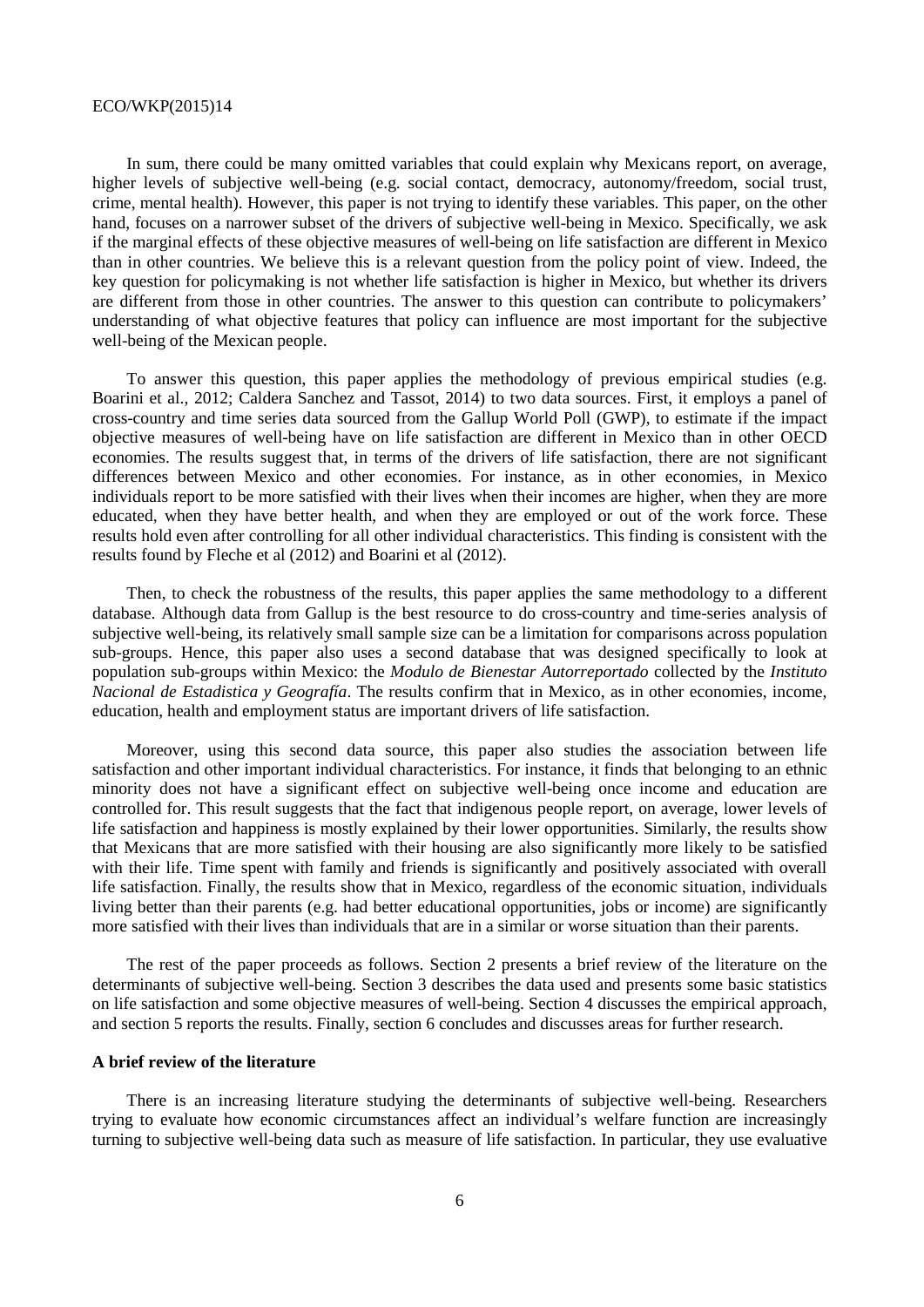measures as indicators of individual well-being. Such measures represent a global retrospective assessment of one's life (Kahneman and Riis, 2005; Kahneman and Krueger, 2006). Life evaluations, while partly based on individuals' affective state and the immediate context of the survey, reflect the more stable circumstances of an individual's life thus making life satisfaction less vulnerable to transient conditions (Helliwell and Barrington-Leigh, 2010; Krueger and Schkade, 2007). Furthermore, evaluative measures can be elicited using a single item, for instance asking "how satisfied are you with your life as a whole these days?"

There are now numerous studies that reveal the impact of, for example, more income (Blanchflower and Oswald, 2004, Clark and Oswald, 1996, Ferrer-i-Carbonell, 2005, Ferrer-i-Carbonell and Frijters, 2004, Frijters et al., 2004, Luttmer, 2005 and Senik, 2004) and sustained employment (Clark and Oswald, 1994, Di Tella et al., 2001 and Winkelmann and Winkelmann, 1998). Also, while some studies look at the determinants of subjective well-being using a panel of countries (e.g. Fleche et al, 2012; Boarini et al., 2012; Stevenson and Wolfers, 2013), others focus on specific countries (e.g. Senik, 2004; Knight et al., 2009; Krauss and Graham, 2013; Caldera Sanchez and Tassot, 2014).

Among the studies focusing on the determinants of subjective well-being in specific countries, only a few concentrate in Mexico (Fuentes and Rojas, 2001; Rojas, 2007; Rojas, 2008; and Leyva et al., 2014). These studies use different data sources and find different results. For instance, Fuentes and Rojas (2000) analyse the relationship between subjective and economic well-being in Mexico, using a survey conducted in two Mexican cities with only 339 observations. They find that income does not have a strong influence on either wellbeing or on the happiness. On the other hand, Leyva et al. (2014), using data from INEGI and the same methodology as in this paper, find that income does affect life satisfaction in Mexico. They also find subjective well-being in Mexico is associated with a broad set of individual characteristics. However, their focus is mostly on whether these broad set of individual characteristics have a different effect on life satisfaction than in happiness, not in comparing the drivers of well-being in Mexico with those of other countries.

# **Data**

The analysis in this paper is based on two different surveys or sources. The first source is the Gallup World Poll, which is the database used in many cross-country studies on subjective well-being (Fleche et al, 2012; Boarini et al., 2012). The Gallup World Poll is a large scale repeated cross sectional survey covering more than 150 countries. The survey is based on a common questionnaire designed with the help of some of the leading scholars in this field. The survey asks respondents a broad set of questions on socioeconomic background, civil engagement, and satisfaction of living standard among other domains. One useful feature of this survey is that it combines information on both subjective well-being, and on people's self-assessments of their objective determinants. The frequency of the survey is annual in most countries, and quarterly in some countries (i.e. Japan, Germany and the United States). The sample is designed to be nationally representative of the entire population aged 15 and over. Sample sizes are generally limited to around 1 000 respondents in each country, except India and China where the sample is 2 000.

As of 2013, eight waves of data have been collected in Mexico, one for every year between 2007 and 2013, and two for the year 2012. However, this paper does not consider the surveys of 2012 and 2013. The reason is an inconsistency with the income variable. Unlike what happened in other years, for the years 2012 and 2013 there are a large number of observations for which no income was reported. Since income is a main variable of interest in this paper, these years were dropped from our sample.

A problem with Gallup data is that the relatively small sample size allows for comparisons across countries and time, but it may not be the ideal one for comparisons across population sub-groups. Therefore, to check the robustness of the results, this paper also uses a second database that was designed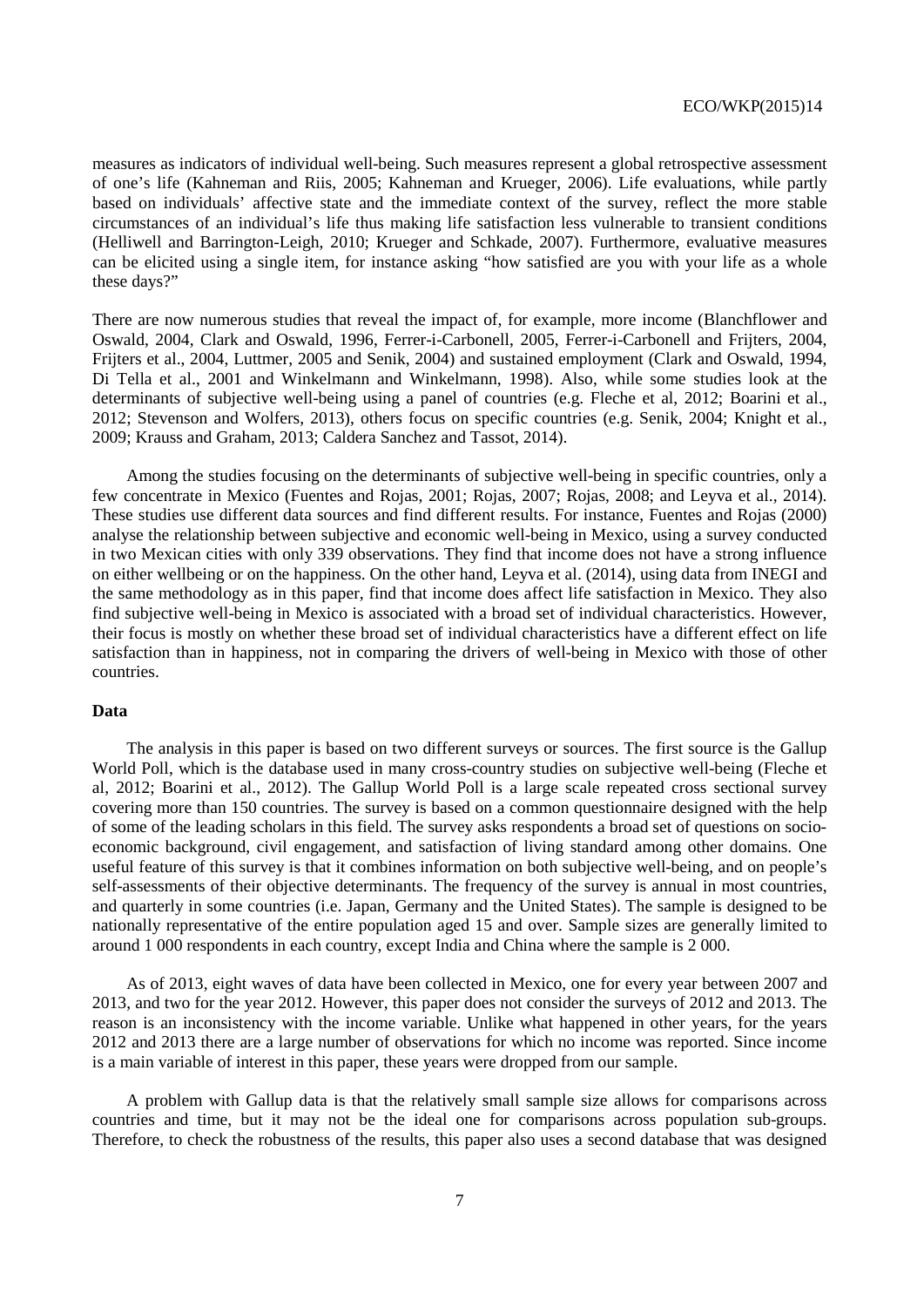specifically to look at population sub-groups within Mexico. The second source is the *Modulo de Bienestar Autorreportado* collected by the *Instituto Nacional de Estadistica y Geografía* (INEGI). This survey was carried out in 2012 as part of the national survey of households (ENGASTO). Therefore, it provides a wide range of economic and demographic variables that are useful for the purpose of this paper. It covers 10 654 individuals between the ages of 18 and 70 years. It is representative at the national level, and is based on a stratified, cluster and multi-stage design. More importantly, it was design specifically to investigate how different dimensions of wellbeing impact on subjective wellbeing following the guidance of the OECD (2013). The problem with this database is that it does not allow for cross-country and time-series comparisons.

## *Life satisfaction and objective well-being in the data*

This section describes simple statistics on life satisfaction and some of the objective measures of wellbeing using the two surveys, Gallup and INEGI.Summary statistics and the pair-wise correlation for all of the variables used in this paper can be found in the statistical annex. Simple data from the World Gallup Poll confirms that, during the period 2007-2011, Mexicans reported, on average, a higher level of life satisfaction (6.82) than the average among OECD countries (6.14). Furthermore, according to the INEGI survey, average reported life satisfaction in [2](#page-7-0)012 was even higher in Mexico  $(8.04)$ .

During the same period, the average income in Mexico (US\$ 11 968) was below the average income for all the OECD countries considered (US\$ 13 250). Similarly, while only 11 % of Mexicans reported to have completed tertiary education, almost 20 % of those interviewed in other OECD countries reported to have completed this level of education. On other objective measures of well-being, the Mexican average was very similar to the average for all the countries. For instance, around 22 % of respondents reported to have health problems; around 5 % and 7 % of respondents reported to be unemployed or in part-time jobs, while around 42 % reported to be out of the labour force. In spite of these aggregate averages, the interesting thing is how life satisfaction varies across different groups within the population. To have a first grasp of this, we now describe the simple association between life satisfaction and the level of income, the level of education, and the health and job status in the World Gallup Poll and the INEGI survey.

*Income and subjective well-being*: The relationship between income and life satisfaction has been the focus of extensive interest (Sacks, Stevenson and Wolfers, 2012; Gardener and Oswald, 2007; Di Tella et al., 2010). The relationship between income and life satisfaction is relatively clear at the individual level. There is substantial micro-evidence from lottery winners and from panel data suggesting that an increase in an individual's income results in an increase in life satisfaction (Gardener and Oswald, 2006). Basic statistics for Mexico and OECD average using Gallup data confirm that life satisfaction tends to be higher the higher the income (Figure 2). Furthermore, the association between life satisfaction and income seems to be similar in Mexico and in the OECD average. And except for the year 2010, where it's not very clear, the association seems to be steeper in Mexico than in the OECD average, suggesting that income may have a stronger effect on life satisfaction in Mexico than in the average OECD country.

<span id="page-7-0"></span> $2$  It should be noted that Gallup and INEGI are using different questions, i.e. Cantril Ladder vs Satisfactino with Life.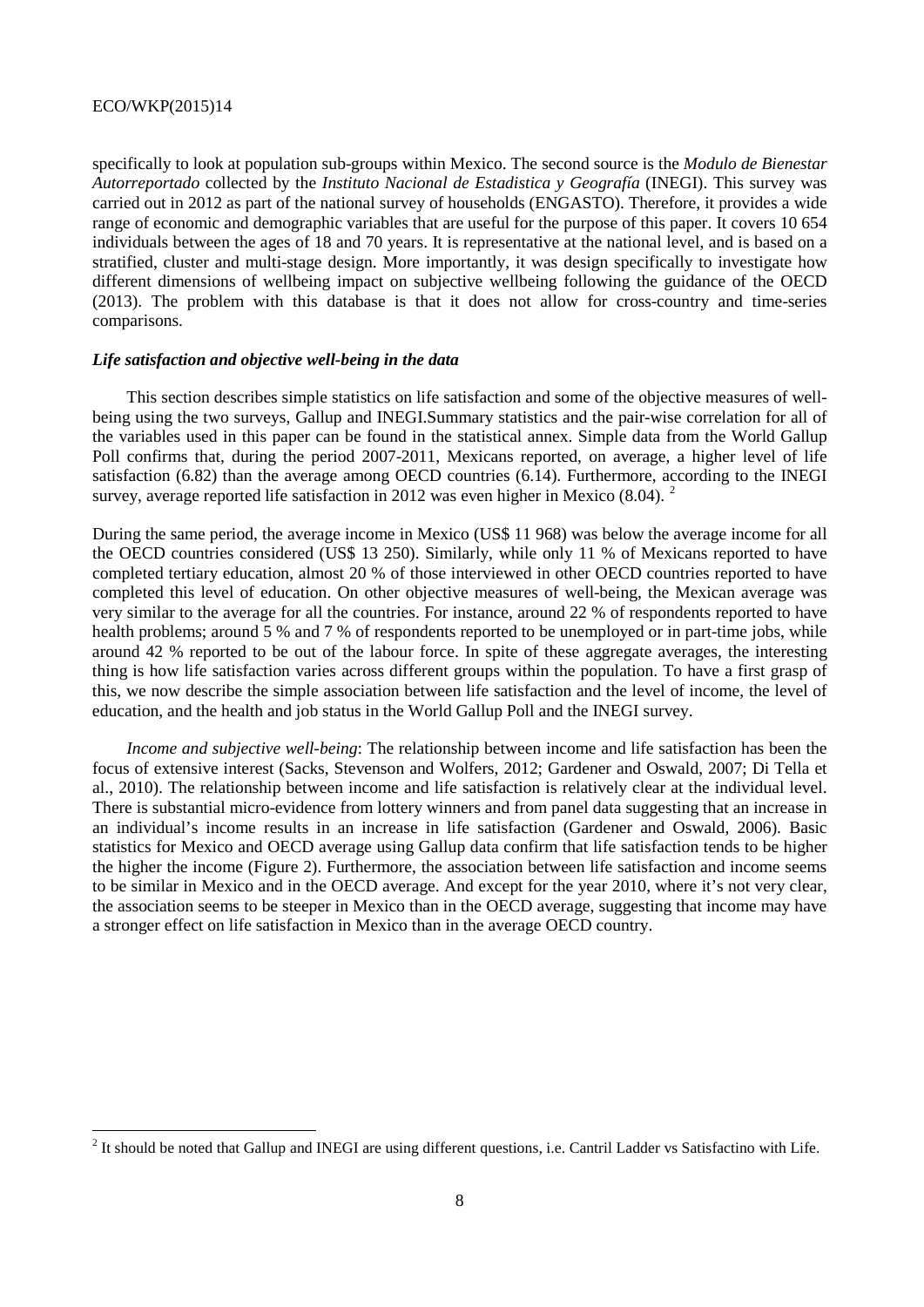

#### **Figure 2: Life satisfaction across quintiles of the income distribution in Mexico and OECD**

Life satisfaction level ranges from 0 (No satisfaction) to 10 (Totally satisfied)

(2007, 2008, 2010 and 2011)

*Source*: the Gallup World Poll, Gallup

*Education and subjective well-being:* Most studies found a strong correlation between measures of education and skills and life satisfaction across people (Boarini et al., 2012). However, the evidence is mixed regarding the robustness of the result. While some studies failed to find a statistical significant association when controlling for other factors (Helliwell, 2008), other studies found a strong relationship between education and life satisfaction, even after controlling for other factors (Blanchflower and Oswald, 2011). Indeed, evidence from Gallup shows that higher educational attainment is positively associated with life satisfaction in both Mexico and in the OECD average (Figure 3). Furthermore, in terms of the strength of this association, Mexico seems be very similar to the OECD average.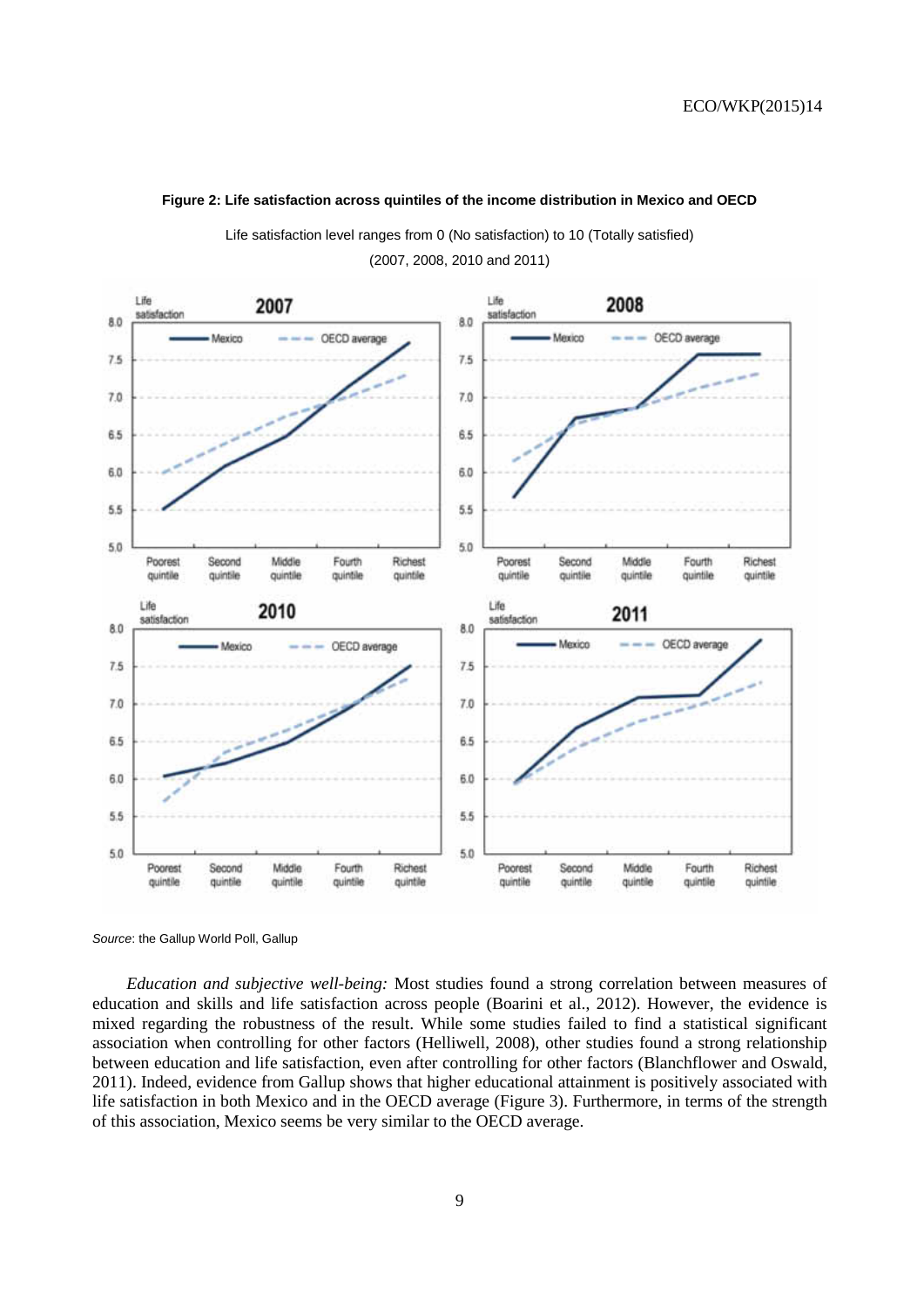

**Figure 3: Life satisfaction across levels of education in Mexico and OECD** 

Life satisfaction level ranges from 0 (No satisfaction) to 10 (Totally satisfied) (2007, 2008, 2010 and 2011)

*Source*: The Gallup World Poll, Gallup.

*Employment and life satisfaction*: in most countries the relationship between jobs and life satisfaction is very clear: Unemployment is associated with a large negative impact on life satisfaction. Moreover, studies using panel data have shown that the relationship is causal: unemployment causes a fall in life satisfaction, rather than a fall in life satisfaction causing people to quit their job (Lucas, et al., 2007). Furthermore, the evidence shows that what matters is being unemployed, not necessarily having a job: People that are out of the labour force, such as retired and students, do not consistently report lower levels of life satisfaction (Blanchflower and Oswald, 2011).

Evidence from Gallup suggests that the relationship between employment status and life satisfaction is not as clear in Mexico as in the average OECD country (Figure 4). While in the 2010 survey the unemployed people reported levels of life satisfaction similar to those reported by self-employed and people with part time jobs, but who want a full-time job, in the 2011 survey the answers were more similar to that observed in the OECD average. This result needs to be treated with caution, however, as the number of observations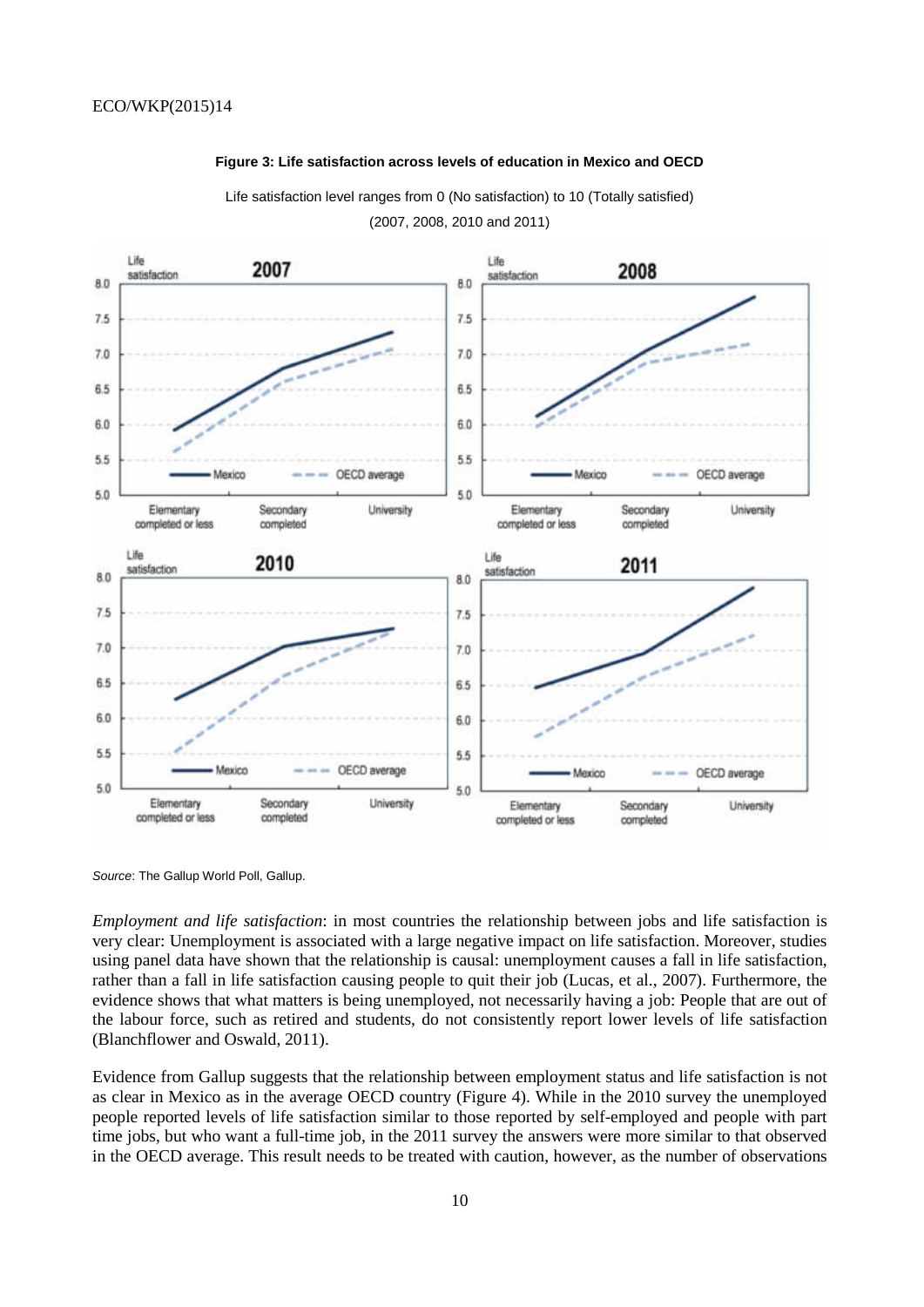for unemployed people in the GWP is very small for any individual wave, and consequently there is a high margin of error associated with estimates of outcomes for this group. What is clear is that in Mexico people with full-time jobs report levels of life satisfaction that are consistently higher than what is reported by unemployed, self-employed and part-time workers.

#### **Figure 4: Life satisfaction and employment status in Mexico and OECD average**



Life satisfaction level ranges from 0 (No satisfaction) to 10 (Totally satisfied)

*Source*: The Gallup World Poll, Gallup.

*Health status and life satisfaction:* According to the literature, health status has a large impact on life satisfaction (Dolan et al., 2008). However, the direction of causation is not very clear. Although part of the literature finds that high life satisfaction causes good health (Diener and Chan, 2011), others find a strong causal relationship running from health to life satisfaction. For instance, Lucas (2006) shows that disability has a large and lasting causal impact on life satisfaction. Data from the Gallup survey shows that, like in the average OECD country, in Mexico people that report to be in better health also report higher levels of life satisfaction. Furthermore, life satisfaction among people that perceive themselves to be in very good health is very similar in Mexico and the OECD average. On the other hand, life satisfaction among people that perceive themselves to be in poor health is significantly higher in Mexico than in the OECD average.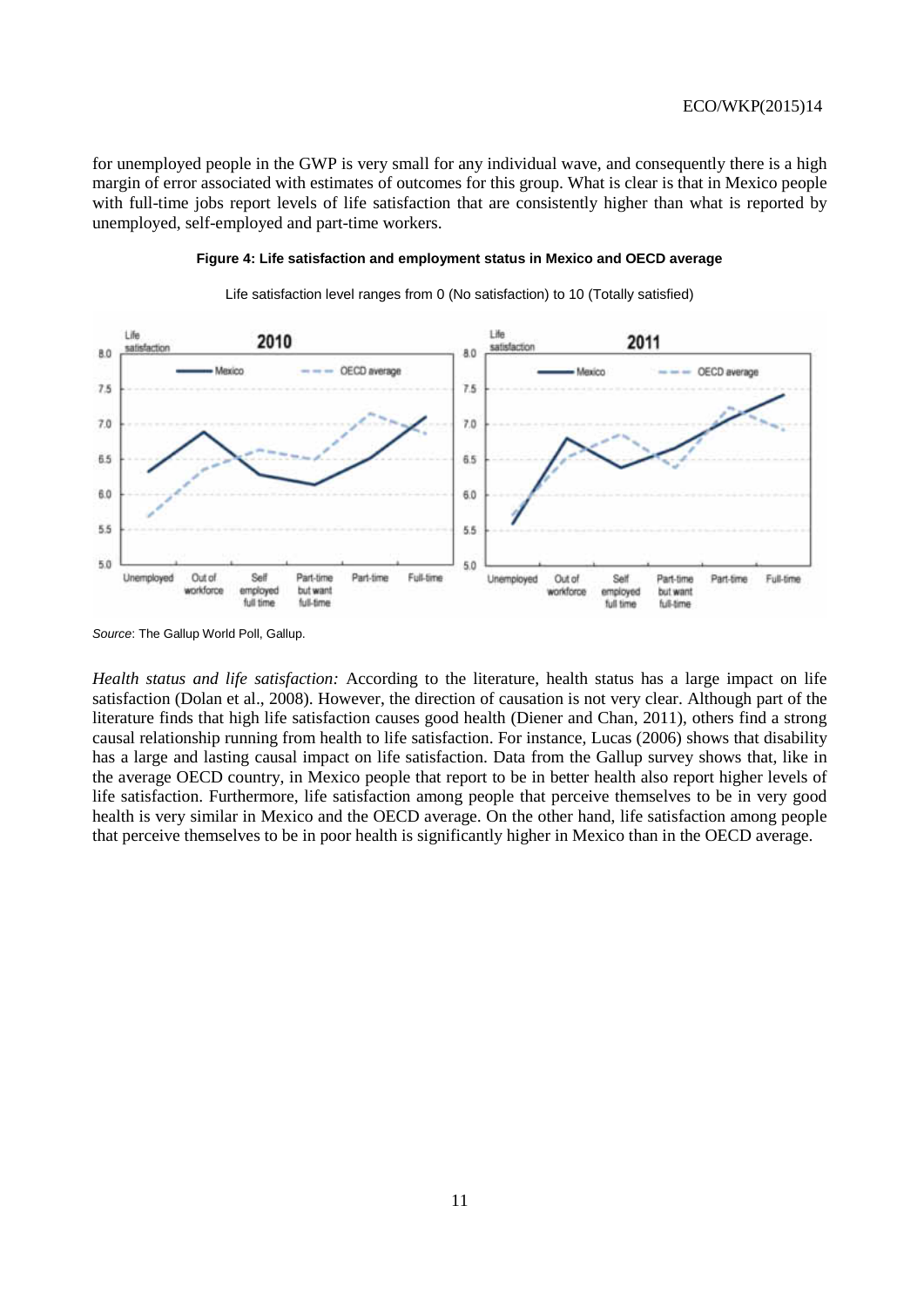

Life satisfaction level ranges from 0 (No satisfaction) to 10 (Totally satisfied)

**Figure 5: Life satisfaction and perception of one's own health in Mexico and OECD average** 

*Source*: The Gallup World Poll, Gallup.

Evidence from the INEGI survey points in the same direction as evidence from Gallup: In Mexico, people report to be more satisfied with their lives the higher their income, the higher their level of education, the better is their health status and when they have a full-time job or are out of the labour force (Figure 6).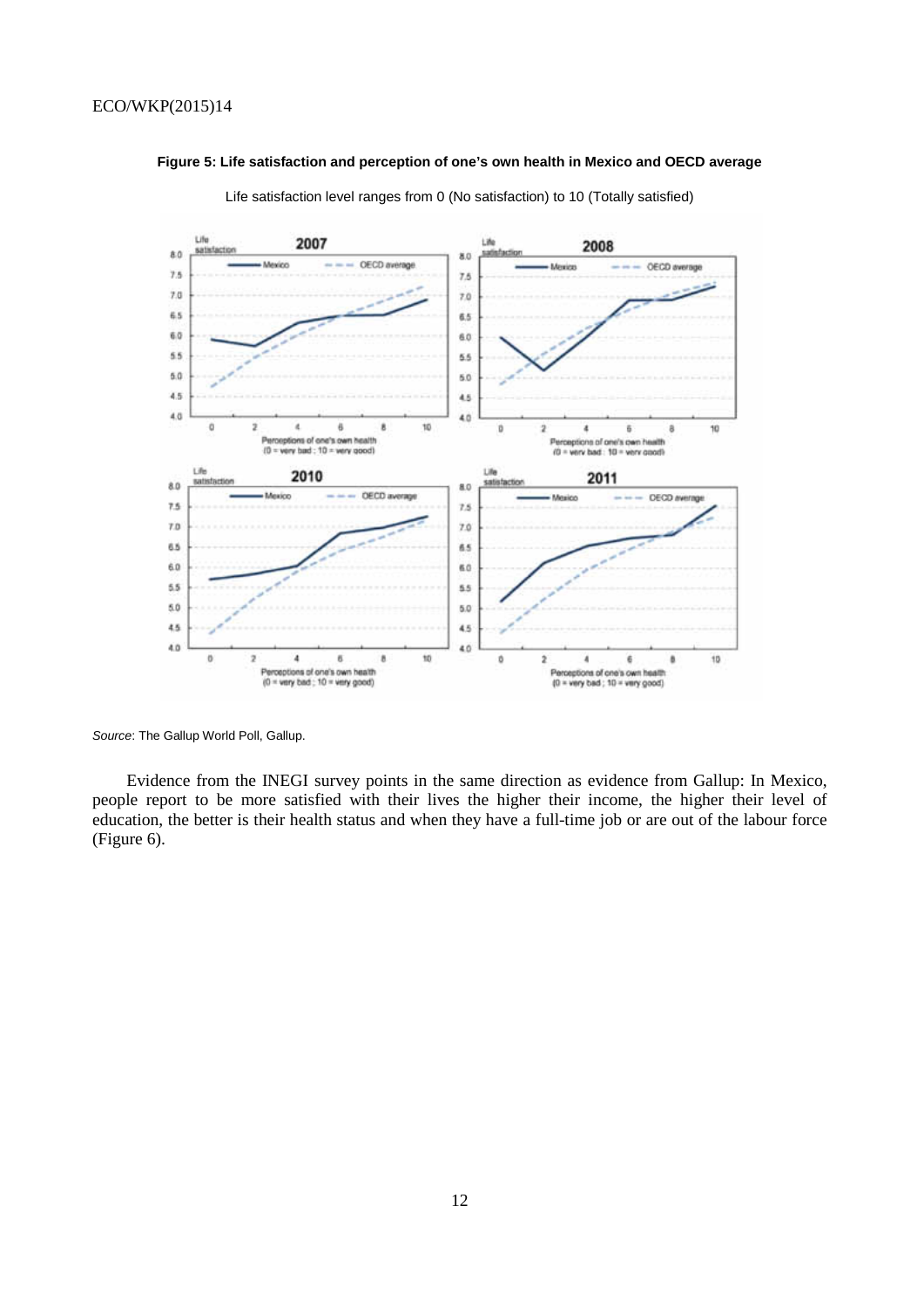#### **Figure 6: Life satisfaction, income, education, employment and health in Mexico in INEGI**



Life satisfaction level ranges from 0 (No satisfaction) to 10 (Totally satisfied)

Source: INEGI, Módulo de Bienestar Autorreportado, 2012.

#### **Empirical methodology**

We follow the wellbeing literature (see for example Fleche, Smith and Sorsa, 2012; Stevenson and Wolfers, 2013; or Deaton and Kahneman, 2010) and consider a wellbeing function of the following form:

$$
SWB_{it} = \alpha_i + \beta X_{it} + T_t + N_j + \epsilon_{it} (1),
$$

where *SWB* represents the subjective wellbeing measure of individual  $i$  at time  $t$ ,  $X_{it}$  represents individual circumstances (e.g., income, unemployment) likely to impact her wellbeing.  $T<sub>t</sub>$  represents time fixed effects and  $N_i$  represents country fixed effects. The coefficient  $\alpha_i$  represents the intercept for each individual, while *β* represents the change in subjective well-being for a one-unit change in the individual circumstance.

Using the Gallup dataset, we estimate equation 1 for Mexico as well as for a panel that includes all the countries in the sample. In both cases, the explanatory variables  $(X_{it})$  are classified into 5 categories. The first category, represented by one variable; household income, is computed in logarithm form to better capture differences in magnitude. The second category, which is also represented by one variable (dummy), indicates if the individual suffers from health problems. The third category refers to dummy variables indicating the individual's level of education. The fourth category refers to dummy variables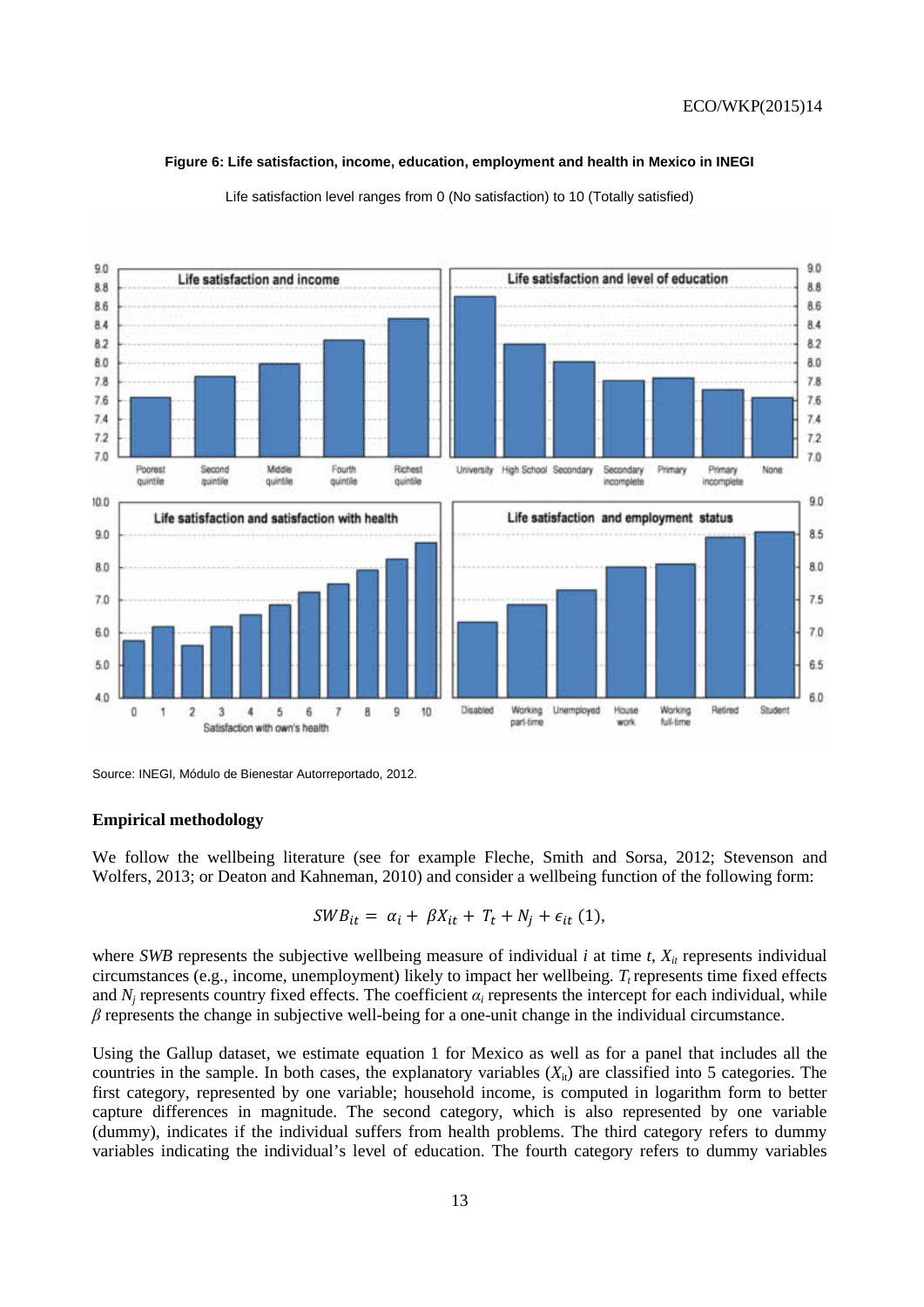showing the employment status of the respondent. The last category is a group of dummy variables indicating the respondent's gender, age, marital status and whether the respondent lives in a rural area. Also, the number of children under 15 years of age in the household is included. (For further details on the categories, see Tables 1 and 2.)

We also estimate equation 1 using the INEGI dataset. In this case, the categories differ slightly. The income category is represented by a proxy for income: spending per capita, computed in log form. The employment status category is also classified differently, stating whether the person is employed, unemployed, retired, house working or studying. A category not present in the set using the Gallup data indicates satisfaction measures with health, housing, family and social life. Another category, also not in the Gallup set, refers to social mobility in the form of dummy variables on whether the respondent reports a same, better or worse standard of living than his/her parents. The last category, similar to the Gallup set, also include the household size, a dummy indicating if the respondent speaks an indigenous language and a dummy indicating if the respondent has a disability. This approach is the most common approach in the well-being literature when focusing on identifying the determinants of subjective well-being (Dolan, Peasgood and White, 2008).

Since this paper aims to assess if there are differences in terms of the impact the objective measures of well-being have on life satisfaction between Mexico and other economies, we also estimate an empirical model with an extra term that captures a differential effect for Mexico. Specifically, we use the following function:

$$
SWB_{it} = \alpha_i + \beta_0 X_{it} + \beta_1 (X_{it} * Mexico) + T_t + N_j + \epsilon_{it} (2),
$$

where  $X_{it}^{*}$ *Mexico* indicates the interaction between the individual circumstances  $(X_{it})$  and a dummy variable representing Mexico. In this equation, while  $\beta_0$  captures an average effect of the variable *X* on life satisfaction across countries,  $\beta_l$  captures the differential effect for Mexico. If  $\beta_l$  is positive, it means that the effect of *X* on *SWB* is stronger in Mexico than in the average country. On the other hand, of  $\beta_1$  is negative, it means that the effect of *X* on *SWB* is lower in Mexico than in the average country.

Equations (1) and (2) can be estimated by ordinary least squares or by an ordered logit, given that the dependent variable is an ordinal variable. According to the literature (Ferrer-i-Carbonell, 2004; Stevenson and Wolfers, 2008), the choice of ordinary least squares or ordered logit does not lead to significantly different results when explaining life satisfaction. In the interest of providing the most intuitive coefficients, the analysis will be done using ordinary least squares. Then, the findings using the OLS methodology will be confirmed using an ordered logit.

We correct for the presence of heteroskedasticity by using Huber/White estimators, giving robust standard errors. However, the estimations still suffer from some degree of multicollinearity. The large number of dummy variables can be one reason, but also the interaction of the individual circumstance variables with the Mexico dummy ( $\beta_1(X_{it} * Mexico)$ ) can increase multicollinearity. However, we decided to keep all the information contained in the dummies as they have important explanatory power. While we know that the greater the multicollinearity, the greater the standard errors, the OLS estimates are still Best Linear Unbiased Estimators, even under extreme multicollinearity, which is not the case here.

## **Results**

This section reports the results of the empirical analysis discussed above. The results of the econometric models using Gallup data are presented in Tables 1 and 2 below. While Table 1 reports the results of estimating equations (1) and (2) using *ordinary least squares* (OLS), Table 2 reports the results using the *ordered logit model* (Ologit). In both tables column 1 reports the results of estimating equation (1) only for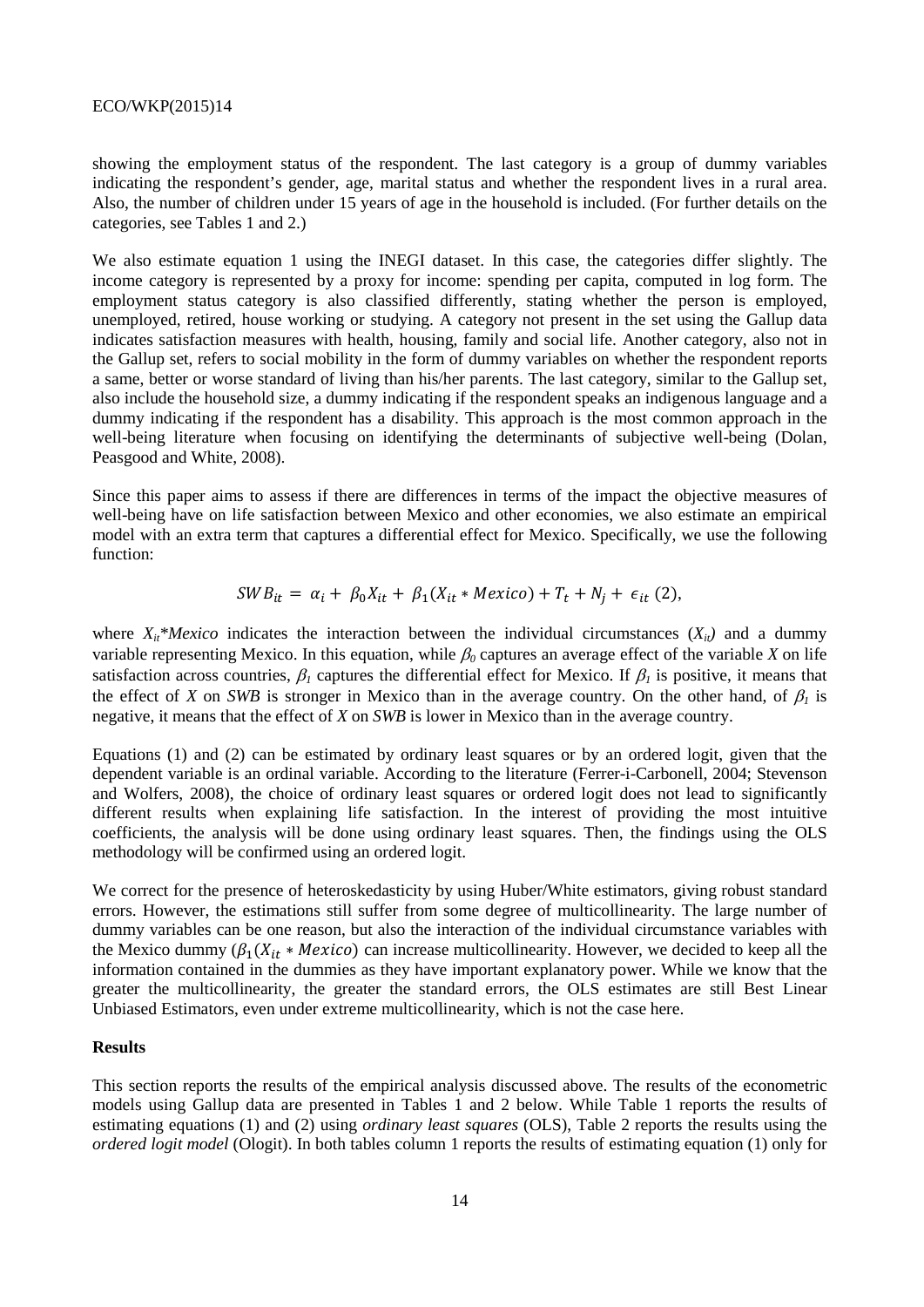Mexico; column 2 reports the results of estimating the same regression but with a panel of countries (incorporating country fixed effects); and column 3 the results of estimating equation (2) looking at both the average effect across countries, and the differential effect for Mexico.

Overall, the results suggest that the drivers of life satisfaction in Mexico are very similar to the drivers of life satisfaction in other countries. When we compare the coefficients in column  $1 -$  the regression that only include Mexico – with the coefficient in column  $2$  – which is the regression with all countries – we see that the coefficient always have the same sign, and generally they have the same level of statistical significance. And although the size of the coefficients differ, this difference is generally not statistically significant, as reflected by the Mexico's differential effect column. Furthermore, the *Dummy Mexico* in columns 2 and 3 are positive and statistical significant. This confirms that Mexicans report, on average, a higher level of life satisfaction than the average country because of unobserved country characteristics. These country characteristics may reflect a cultural bias or some other unobserved characteristic of Mexican society; however, analysing this is beyond the scope of this paper. We now turn to describe the results for each of the independent variables.

We start analyzing the relationship between life satisfaction and income. As expected, the coefficient is positive and significant both for Mexico and for the panel of countries, suggesting that the higher the income, the higher the level of life satisfaction. Although the coefficient for Mexico (column 1) is slightly lower than the coefficient for the panel of countries (column 2), the coefficient for Mexico's differential effect shows that the difference is not statistically significant. This result also holds in Table 2, when estimating the model using OLOGIT. This means that there is not significant evidence to suggest that Mexicans value income differently than the average country.

Having health problems is associated with lower levels of life satisfaction, as the coefficient is negative and significant in all regressions. However, the results suggest that Mexicans place a lower weight on health than the average country. The coefficient for health problems has a lower absolute value in the regression that only considers Mexico (column 1), than in the regression with all countries (column 2). Furthermore, the coefficient for Mexico's differential effect confirms that the impact of health is quantitatively higher in the average country, although this coefficient is significant only at the 10% level when using the OLOGIT model.

When it comes to education, the coefficients are positive but not always significant. While having a tertiary education is significantly associated with higher life satisfaction in all regressions, the coefficient for secondary education is not statistically significant for Mexico. For the average country, on the other hand, having a secondary education is associated with improved well-being (relative to those that have not completed a secondary education). The coefficients for Mexico's differential effect confirm this finding: while having a tertiary education has a similar effect on life satisfaction in Mexico and the average country, having completed secondary education has a stronger effect on life satisfaction in the average country than in Mexico.

The results also suggest that employment status has a strong and significant association with life satisfaction in Mexico as well as in other economies. For example, being unemployed is associated with a lower level of life satisfaction than having a full-time job (the benchmark variable). This effect is stronger in Mexico than in the average country, as shown by the coefficient of Mexico's differential effect, which is negative and statistically significant. Similarly, being self-employed, or having a part-time job but looking for full-time, is associated with a lower life satisfaction in most countries. In particular, being selfemployed in Mexico has a stronger negative effect on life satisfaction than in the average country. This is probably explained by the fact that most self-employed workers in Mexico work in the informal sector without access to social benefits and working under precarious conditions. Also, while in Mexico people with part-time jobs report a level of life satisfaction that is not statistically different from that reported by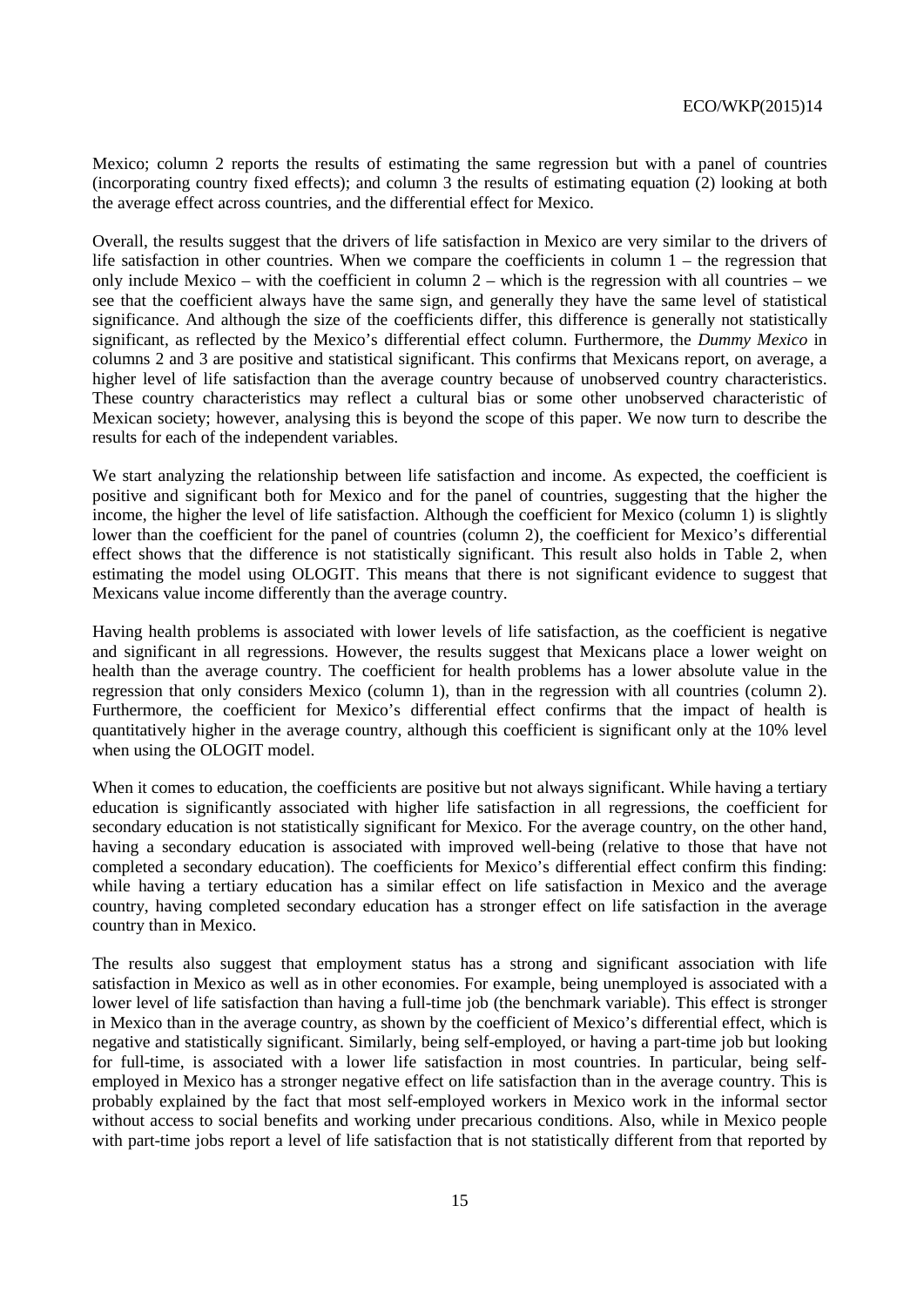full-time workers, in the average country working part-time is associated with improved well-being. Finally, in Mexico, as well as in the average country, being out of the labour force is not associated with a higher or lower level of life satisfaction relative to being employed in a full-time job.

Other individual characteristics are also significantly associated with the level of life satisfaction. For instance, age affects life satisfaction, but the association is slightly different in Mexico relative to the average country. For example, for the average country the relationship between age and life satisfaction seems to take the form of a U-shape: while at young ages, the older people are, the lower the level of life satisfaction, after a certain threshold, aging seems to improve life satisfaction. In Mexico, on the other hand, the association is always increasing: the older people get, the less satisfied they are with their lives. This difference between Mexico and the other countries may reflect the fact that in Mexico a very large share of the old population has no access to pension benefits.

Furthermore, while in most countries males report lower levels of life satisfaction than females, in Mexico the difference is not statistically significant. Similarly, while in most countries having more children under 15 years-old is associated with lower life satisfaction, in Mexico having more children of this age group is associated with higher levels of life satisfaction. Finally, in contrast to most countries, where being married is associated with higher levels of life satisfaction, in Mexico being married is associated with a lower level of life satisfaction. .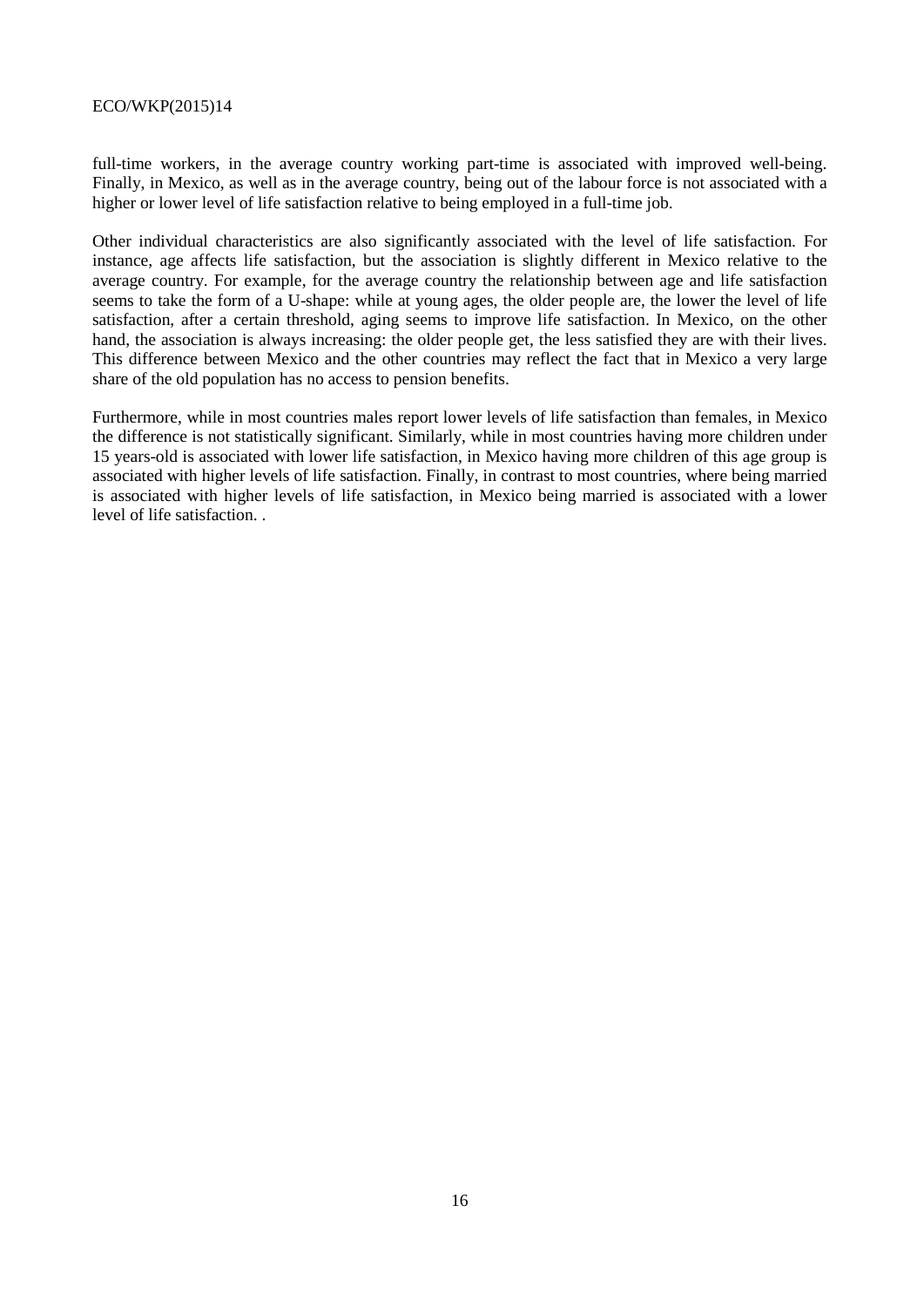|                               |               |                      | (3)            |                              |  |  |  |  |  |  |
|-------------------------------|---------------|----------------------|----------------|------------------------------|--|--|--|--|--|--|
| VARIABLES                     | (1)<br>Mexico | (2)<br>All countries | Average effect | Mexico's differential effect |  |  |  |  |  |  |
| Income (in logs)              | $0.376***$    | $0.437***$           | $0.437***$     | $-0.055$                     |  |  |  |  |  |  |
|                               | [0.059]       | [0.007]              | [0.007]        | [0.059]                      |  |  |  |  |  |  |
| Health problems               | $-0.306**$    | $-0.579***$          | $-0.581***$    | $0.255***$                   |  |  |  |  |  |  |
|                               | [0.119]       | [0.012]              | [0.012]        | [0.119]                      |  |  |  |  |  |  |
| Level of education:           |               |                      |                |                              |  |  |  |  |  |  |
| Secondary education           | 0.136         | $0.348***$           | $0.351***$     | $-0.225*$                    |  |  |  |  |  |  |
|                               | [0.118]       | [0.014]              | [0.014]        | [0.118]                      |  |  |  |  |  |  |
| Tertiary education            | $0.431***$    | $0.607***$           | $0.609***$     | $-0.201$                     |  |  |  |  |  |  |
|                               | [0.158]       | [0.017]              | [0.017]        | [0.158]                      |  |  |  |  |  |  |
| <b>Employment status:</b>     |               |                      |                |                              |  |  |  |  |  |  |
| Self-employed                 | $-0.760***$   | $-0.069***$          | $-0.060***$    | $-0.666***$                  |  |  |  |  |  |  |
|                               | [0.170]       | [0.017]              | [0.017]        | [0.169]                      |  |  |  |  |  |  |
| Part-time                     | $-0.259$      | $0.151***$           | $0.156***$     | $-0.410**$                   |  |  |  |  |  |  |
|                               | [0.189]       | [0.019]              | [0.019]        | [0.190]                      |  |  |  |  |  |  |
| Unemployed                    | $-0.959***$   | $-0.600***$          | $-0.594***$    | $-0.361*$                    |  |  |  |  |  |  |
|                               | [0.209]       | [0.026]              | [0.026]        | [0.210]                      |  |  |  |  |  |  |
| Part-time but wants full-time | $-0.440**$    | $-0.249***$          | $-0.247***$    | $-0.167$                     |  |  |  |  |  |  |
|                               | [0.176]       | [0.022]              | [0.023]        | [0.177]                      |  |  |  |  |  |  |
| Out of the workforce          | $-0.063$      | 0.006                | 0.007          | $-0.083$                     |  |  |  |  |  |  |
|                               | [0.109]       | [0.013]              | [0.013]        | [0.109]                      |  |  |  |  |  |  |
| Other variables:              |               |                      |                |                              |  |  |  |  |  |  |
| Lives in rural area           | 0.083         | $-0.042***$          | $-0.044***$    | 0.116                        |  |  |  |  |  |  |
|                               | [0.092]       | [0.010]              | [0.010]        | [0.092]                      |  |  |  |  |  |  |
| Age group: 30-44              | $-0.180$      | $-0.353***$          | $-0.357***$    | 0.160                        |  |  |  |  |  |  |
|                               | [0.113]       | [0.015]              | [0.015]        | [0.113]                      |  |  |  |  |  |  |
| Age group: 45-59              | $-0.244*$     | $-0.422***$          | $-0.426***$    | 0.162                        |  |  |  |  |  |  |
|                               | [0.130]       | [0.017]              | [0.017]        | [0.130]                      |  |  |  |  |  |  |
| Age group: 60-65              | $-0.483**$    | $-0.288***$          | $-0.288***$    | $-0.188$                     |  |  |  |  |  |  |
|                               | [0.241]       | [0.023]              | [0.023]        | [0.241]                      |  |  |  |  |  |  |
| Age group: over 65            | $-0.752***$   | $-0.195***$          | $-0.191***$    | $-0.537***$                  |  |  |  |  |  |  |
|                               | [0.201]       | [0.021]              | [0.021]        | [0.202]                      |  |  |  |  |  |  |
| Married                       | $-0.267**$    | $0.030**$            | $0.034**$      | $-0.290***$                  |  |  |  |  |  |  |
|                               | [0.111]       | [0.014]              | [0.014]        | [0.112]                      |  |  |  |  |  |  |
| Separated                     | $-0.320$      | $-0.257***$          | $-0.257***$    | $-0.076$                     |  |  |  |  |  |  |
|                               | [0.213]       | [0.037]              | [0.037]        | [0.213]                      |  |  |  |  |  |  |
| Divorced                      | 0.206         | $-0.243***$          | $-0.246***$    | 0.462                        |  |  |  |  |  |  |
|                               | [0.297]       | [0.026]              | [0.026]        | [0.294]                      |  |  |  |  |  |  |
| Widowed                       | $-0.327$      | $-0.219***$          | $-0.219***$    | $-0.111$                     |  |  |  |  |  |  |
|                               | [0.233]       | [0.025]              | [0.025]        | [0.234]                      |  |  |  |  |  |  |
| Defacto                       | $-0.470***$   | $-0.190***$          | $-0.185***$    | $-0.269$                     |  |  |  |  |  |  |
|                               | [0.163]       | [0.022]              | [0.022]        | [0.164]                      |  |  |  |  |  |  |
| $Sex (Male = 1; Female = 0)$  | 0.057         | $-0.140***$          | $-0.144***$    | $0.197**$                    |  |  |  |  |  |  |
|                               | [0.091]       | [0.010]              | [0.010]        | [0.092]                      |  |  |  |  |  |  |
| Number of children under-15   | $0.005**$     | $-0.001*$            | $-0.002**$     | $0.007***$                   |  |  |  |  |  |  |
|                               | [0.002]       | [0.001]              | [0.001]        | [0.002]                      |  |  |  |  |  |  |
| Dummy Mexico                  |               | $0.242***$           |                | $0.985*$                     |  |  |  |  |  |  |
|                               |               | [0.056]              |                | [0.578]                      |  |  |  |  |  |  |
| Constant                      | $3.927***$    | 2.888***             |                | $2.877***$                   |  |  |  |  |  |  |
|                               | [0.587]       | [0.079]              |                | [0.079]                      |  |  |  |  |  |  |
| Observations                  | 2,666         | 167,431              |                | 167,431                      |  |  |  |  |  |  |
| Country fixed effects         | No            | Yes                  |                | Yes                          |  |  |  |  |  |  |
| Year fixed effects            | Yes           | Yes                  |                | Yes                          |  |  |  |  |  |  |
| R-squared                     | 0.087         | 0.243                |                | 0.244                        |  |  |  |  |  |  |

# **Table 1: Determinants of subjective well-being in Mexico and in a panel of countries**

Robust standard errors in brackets

\*\*\* p<0.01, \*\* p<0.05, \* p<0.1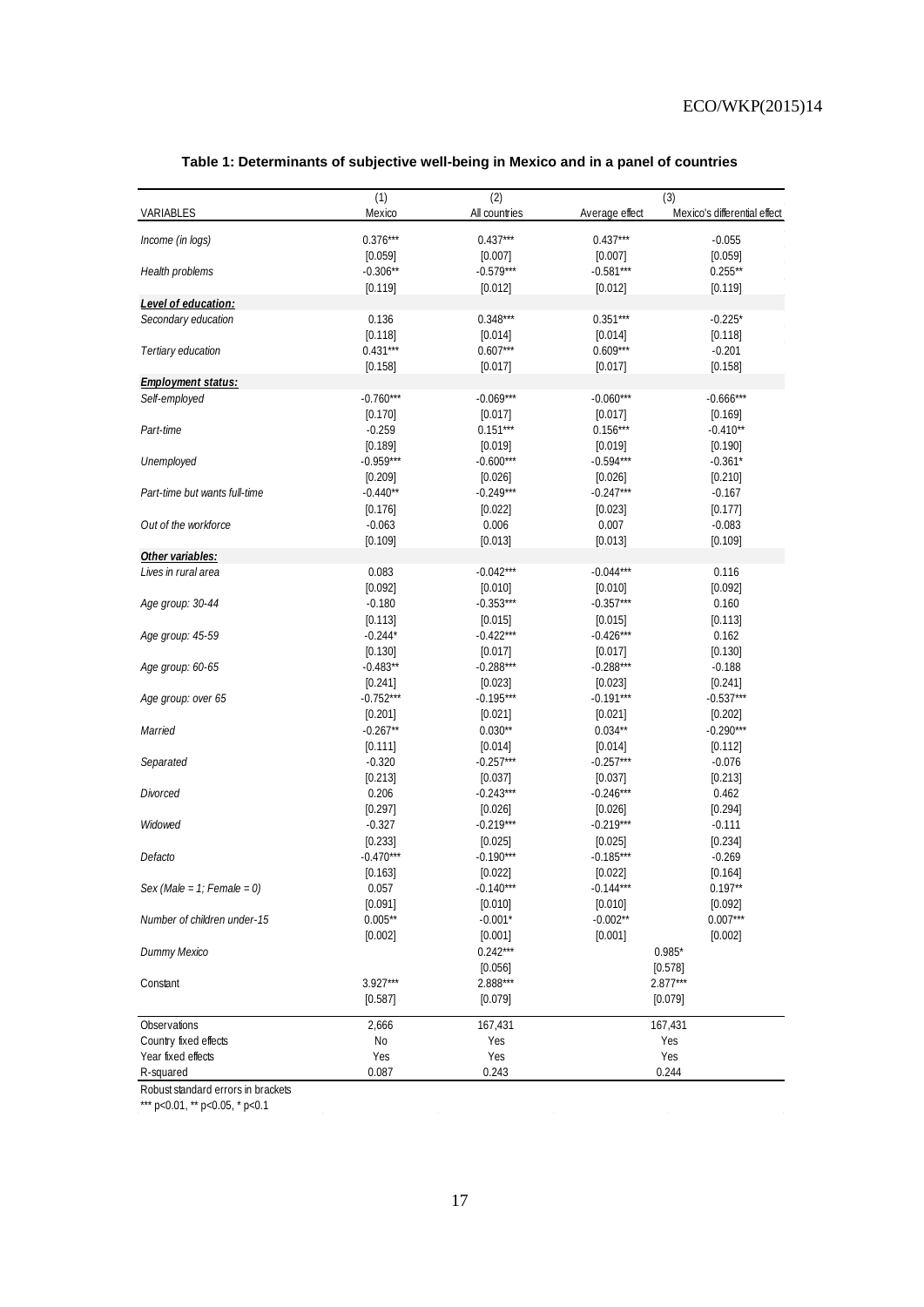|                                            | (1)         | (2)                   |                | (3)                          |  |  |  |  |  |
|--------------------------------------------|-------------|-----------------------|----------------|------------------------------|--|--|--|--|--|
| VARIABLES                                  | Mexico      | All countries         | Average effect | Mexico's differential effect |  |  |  |  |  |
| Income (in logs)                           | $0.276***$  | $0.410***$            | $0.411***$     | $-0.080$                     |  |  |  |  |  |
|                                            | [0.050]     | [0.006]               | [0.006]        | [0.060]                      |  |  |  |  |  |
| Health problems                            | $-0.238**$  | $-0.526***$           | $-0.528***$    | $0.204*$                     |  |  |  |  |  |
|                                            |             |                       |                |                              |  |  |  |  |  |
|                                            | [0.102]     | [0.011]               | [0.011]        | [0.124]                      |  |  |  |  |  |
| Level of education:<br>Secondary education | 0.107       | $0.321***$            | $0.323***$     | $-0.190$                     |  |  |  |  |  |
|                                            |             |                       |                |                              |  |  |  |  |  |
|                                            | [0.100]     | [0.013]<br>$0.574***$ | [0.013]        | [0.121]                      |  |  |  |  |  |
| Tertiary education                         | $0.377***$  |                       | $0.575***$     | $-0.137$                     |  |  |  |  |  |
|                                            | [0.135]     | [0.016]               | [0.016]        | [0.158]                      |  |  |  |  |  |
| <b>Employment status:</b>                  |             |                       |                |                              |  |  |  |  |  |
| Self-employed                              | $-0.659***$ | $-0.039**$            | $-0.031**$     | $-0.714***$                  |  |  |  |  |  |
|                                            | [0.136]     | [0.015]               | [0.015]        | [0.162]                      |  |  |  |  |  |
| Part-time                                  | $-0.228$    | $0.159***$            | $0.164***$     | $-0.432**$                   |  |  |  |  |  |
|                                            | [0.158]     | [0.017]               | [0.017]        | [0.189]                      |  |  |  |  |  |
| Unemployed                                 | $-0.822***$ | $-0.537***$           | $-0.530***$    | $-0.470**$                   |  |  |  |  |  |
|                                            | [0.167]     | [0.023]               | [0.024]        | [0.204]                      |  |  |  |  |  |
| Part-time but wants full-time              | $-0.314**$  | $-0.211***$           | $-0.210***$    | $-0.116$                     |  |  |  |  |  |
|                                            | [0.141]     | [0.020]               | [0.021]        | [0.170]                      |  |  |  |  |  |
| Out of the workforce                       | $-0.055$    | $0.022*$              | $0.023*$       | $-0.103$                     |  |  |  |  |  |
|                                            | [0.092]     | [0.012]               | [0.012]        | [0.108]                      |  |  |  |  |  |
| Other variables:                           |             |                       |                |                              |  |  |  |  |  |
| Lives in rural area                        | 0.068       | $-0.035***$           | $-0.037***$    | 0.101                        |  |  |  |  |  |
|                                            | [0.077]     | [0.009]               | [0.009]        | [0.093]                      |  |  |  |  |  |
| Age group: 30-44                           | $-0.169*$   | $-0.331***$           | $-0.333***$    | 0.119                        |  |  |  |  |  |
|                                            | [0.096]     | [0.014]               | [0.014]        | [0.115]                      |  |  |  |  |  |
| Age group: 45-59                           | $-0.206*$   | $-0.388***$           | $-0.391***$    | 0.130                        |  |  |  |  |  |
|                                            | [0.108]     | [0.015]               | [0.015]        | [0.129]                      |  |  |  |  |  |
| Age group: 60-65                           | $-0.404**$  | $-0.256***$           | $-0.255***$    | $-0.228$                     |  |  |  |  |  |
|                                            | [0.196]     | [0.021]               | [0.021]        | [0.235]                      |  |  |  |  |  |
| Age group: over 65                         | $-0.598***$ | $-0.182***$           | $-0.179***$    | $-0.493**$                   |  |  |  |  |  |
|                                            | [0.163]     | [0.019]               | [0.019]        | [0.196]                      |  |  |  |  |  |
| Married                                    | $-0.246**$  | $0.039***$            | $0.044***$     | $-0.314***$                  |  |  |  |  |  |
|                                            | [0.097]     | [0.013]               | [0.013]        | [0.115]                      |  |  |  |  |  |
| Separated                                  | $-0.383**$  | $-0.239***$           | $-0.234***$    | $-0.247$                     |  |  |  |  |  |
|                                            | [0.184]     | [0.033]               | [0.034]        | [0.223]                      |  |  |  |  |  |
| Divorced                                   | 0.208       | $-0.216***$           | $-0.217***$    | 0.474                        |  |  |  |  |  |
|                                            | [0.265]     | [0.024]               | [0.024]        | [0.307]                      |  |  |  |  |  |
| Widowed                                    | $-0.254$    | $-0.201***$           | $-0.200***$    | $-0.075$                     |  |  |  |  |  |
|                                            | [0.188]     | [0.022]               | [0.023]        | [0.229]                      |  |  |  |  |  |
| Defacto                                    | $-0.413**$  | $-0.169***$           | $-0.164***$    | $-0.296$                     |  |  |  |  |  |
|                                            | [0.136]     | [0.020]               | [0.020]        | [0.164]                      |  |  |  |  |  |
| Sex (Male = $1$ ; Female = 0)              | 0.035       | $-0.131***$           | $-0.134***$    | $0.168*$                     |  |  |  |  |  |
|                                            | [0.076]     | [0.009]               | [0.009]        | [0.090]                      |  |  |  |  |  |
| Number of children under-15                | $0.005**$   | $-0.001*$             | $-0.002**$     | $0.007***$                   |  |  |  |  |  |
|                                            | [0.002]     | [0.001]               | [0.001]        | [0.003]                      |  |  |  |  |  |
| Dummy Mexico                               |             | $0.299***$            | $1.334**$      |                              |  |  |  |  |  |
|                                            |             | [0.055]               |                | [0.583]                      |  |  |  |  |  |
| Constant                                   | $-2.382***$ | $-1.511***$           |                | $-1.498***$                  |  |  |  |  |  |
|                                            | [0.522]     | [0.075]               |                | [0.076]                      |  |  |  |  |  |
|                                            |             |                       |                |                              |  |  |  |  |  |
|                                            |             |                       |                |                              |  |  |  |  |  |

# **Table 2: Estimating the determinants of life satisfaction using** *ordered logit model*

**Observations** 

Country fixed effects

Year fixed effects

Robust standard errors in brackets

\*\*\* p<0.01, \*\* p<0.05, \* p<0.1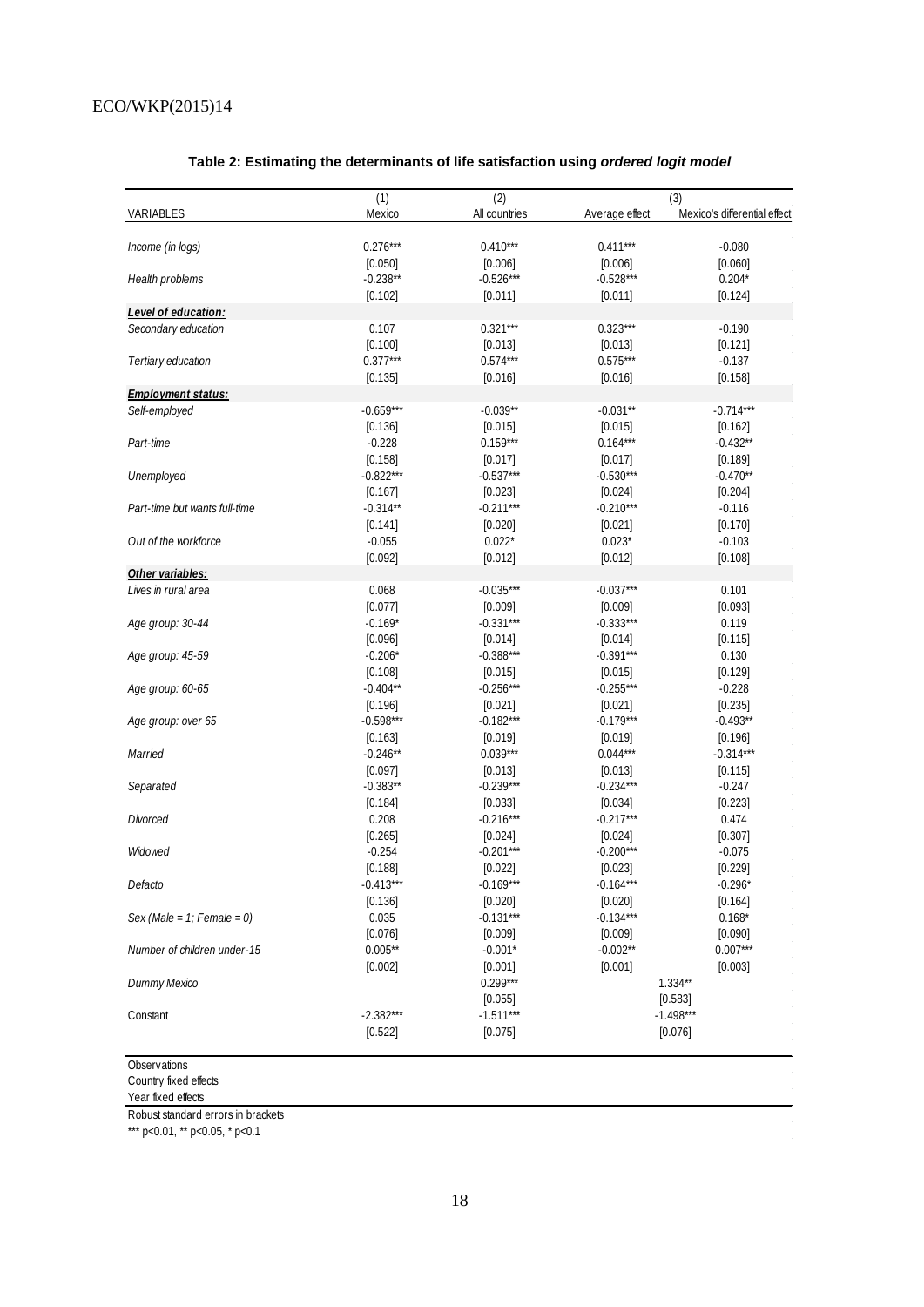# *Robustness check*

Although the Gallup World Poll is the most useful database for cross-country and time-series comparisons, the relatively small size of the sample may limit comparability across groups within the same country. Therefore, to check the robustness of the results presented in the previous section, we estimate a similar model with data from the INEGI survey which was designed specifically to look at difference across groups of the Mexican population. A problem with this data is that the coefficients obtained are not directly comparable to other countries. Therefore, it is only useful to confirm if the sign and statistical significance of the results is the same as when using the Gallup survey.

The results using the INEGI survey – which are reported in Table 3 below – confirm most of the previous findings of Tables 1 and 2. For example, as before, we find that income – proxied by household spending per capita – is positively and significantly associated with life satisfaction. Similarly, being unemployed is associated with lower levels of life satisfaction relative to having a job, whereas being out of the labour force is positively associated with the level of life satisfaction.

Regarding education, there are some differences with the previous results. Unlike what we found with the Gallup survey, now the coefficient for tertiary education is not always statistically significant. Specifically, it is not statistically significant when we estimate the model with the OLOGIT methodology and control for the level of satisfaction with the person's own health, satisfaction with housing and family and social life. This result could suggest that having a tertiary education does not increase life satisfaction *per se*. Tertiary education increases opportunities to have better health, housing, and family and social life, and through that it can increase life satisfaction; but when one controls for those factors, the effect of tertiary education on life satisfaction is no longer statistically significant. This result is consistent with the evidence found for other countries (see Helliwell, 2008)

For other individual characteristics, the results are, qualitatively, similar to those in Tables 1 and 2. However, the INEGI survey also allows to look at other individual characteristics that can affect life satisfaction. For instance, the results suggest that belonging to an ethnic minority does not have a significant effect on subjective well-being once income and education are controlled for. This result suggest that the fact that indigenous people report, on average, lower levels of life satisfaction and happiness is mostly explained by their lower opportunities.

Moreover, the results suggest that Mexicans that are more satisfied with their housing are also significantly more likely to be satisfied with their life. Also, time spent with family and friends are significantly and positively associated with overall life satisfaction. Mexicans more satisfied with their family and social life are significantly more likely to be very satisfied with their life than Mexicans not having good family and social life.<sup>[3](#page-18-0)</sup>

Finally, we find that intergenerational mobility is also significantly associated with life satisfaction. In particular, results show that in Mexico, regardless of the objective economic situation, individuals who live better than their parents (e.g. had better educational opportunities, jobs or income) are significantly more satisfied with their lives and happier than individuals that are in a similar or worse situation than their parents.

<span id="page-18-0"></span>These results should be taken with care, as it could be driven by a shared method bias given that is another subjective measure.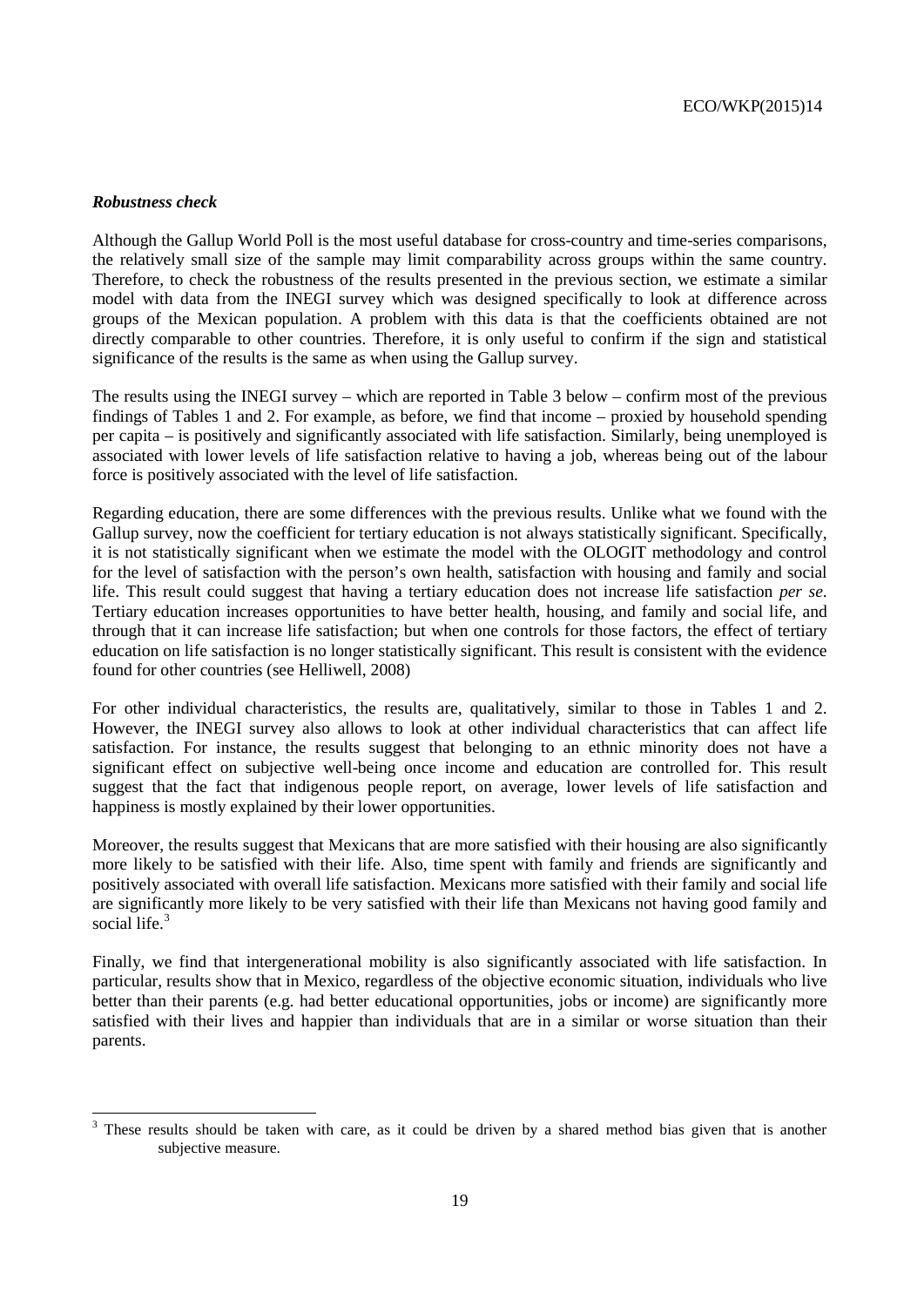|                                          | (1)                      | (2)                    | (3)                      |
|------------------------------------------|--------------------------|------------------------|--------------------------|
| VARIABLES                                | <b>OLS</b>               | <b>OLOGIT</b>          | <b>OLOGIT</b>            |
| Income:<br>Spending per capita (in logs) | $0.097***$               | $0.224***$             | $0.071***$               |
|                                          | [0.025]                  | [0.025]                | [0.025]                  |
| Education:                               |                          |                        |                          |
| Preparatory                              | 0.060                    | 0.074                  | $-0.016$                 |
|                                          | [0.043]                  | [0.046]                | [0.046]                  |
| Bachelor degree + Postgraduation         | $0.087*$                 | $0.129***$             | $-0.009$                 |
|                                          | [0.046]                  | [0.050]                | [0.049]                  |
| <b>Employment status:</b>                |                          |                        |                          |
| Unemployed                               | $-0.220*$                | $-0.202*$              | $-0.154$                 |
| Retired                                  | [0.123]<br>$0.229**$     | [0.110]<br>$0.339**$   | [0.108]<br>$0.302**$     |
|                                          | [0.109]                  | [0.137]                | [0.137]                  |
| Housework                                | 0.080                    | 0.073                  | $0.129***$               |
|                                          | [0.049]                  | [0.051]                | $[0.050]$                |
| Student                                  | $0.196**$                | $0.312***$             | $0.222**$                |
|                                          | [0.079]                  | [0.088]                | [0.091]                  |
| Health, housing, family and social life: |                          |                        |                          |
| Satisfaction with health                 | $0.169***$               |                        | $0.179***$               |
|                                          | [0.014]                  |                        | [0.014]                  |
| Satisfaction with housing                | $0.104***$               |                        | $0.123***$               |
|                                          | [0.009]                  |                        | [0.009]                  |
| Satisfaction with family life            | $0.184***$               |                        | $0.235***$               |
| Satisfaction with social life            | [0.016]<br>$0.124***$    |                        | [0.016]<br>$0.147***$    |
|                                          | [0.011]                  |                        | [0.012]                  |
| Social mobility:                         |                          |                        |                          |
| Better standard of living than parents   | $0.082**$                | $0.273***$             | $0.118***$               |
|                                          | [0.036]                  | [0.037]                | [0.038]                  |
| Worse standard of living than parents    | $-0.379***$              | $-0.617***$            | $-0.246***$              |
|                                          | [0.077]                  | [0.073]                | [0.071]                  |
| Other factors:                           |                          |                        |                          |
| Age group: 18-29 years old               | $0.099*$                 | $0.205***$             | 0.050                    |
|                                          | [0.052]                  | [0.053]                | [0.053]                  |
| Age group: 30-44 years old               | $0.088*$<br>[0.045]      | $0.126***$<br>[0.047]  | 0.052<br>[0.046]         |
| Age group: 60 and over years old         | $0.113*$                 | $0.142**$              | 0.086                    |
|                                          | [0.068]                  | [0.070]                | [0.070]                  |
| Sex (Male=1; Female=0)                   | $-0.008$                 | 0.009                  | $-0.002$                 |
|                                          | [0.037]                  | [0.039]                | [0.039]                  |
| Defacto                                  | $-0.009$                 | $-0.051$               | 0.026                    |
|                                          | [0.051]                  | [0.053]                | [0.053]                  |
| Widowed                                  | $-0.190*$                | $-0.325***$            | $-0.178*$                |
|                                          | [0.098]                  | [0.096]                | [0.100]                  |
| Separated                                | $-0.282***$              | $-0.468***$            | $-0.253***$              |
| Divorced                                 | $[0.074]$<br>$-0.497***$ | [0.074]<br>$-0.622***$ | $[0.072]$<br>$-0.514***$ |
|                                          | [0.105]                  | [0.100]                | [0.101]                  |
| Single                                   | $-0.151***$              | $-0.176***$            | $-0.124**$               |
|                                          | $[0.048]$                | [0.050]                | [0.050]                  |
| Household size                           | $-0.025***$              | $-0.002$               | $-0.025**$               |
|                                          | [0.011]                  | [0.011]                | [0.011]                  |
| Speaks indigenous language               | $-0.108**$               | $-0.085$               | $-0.048$                 |
|                                          | [0.051]                  | [0.053]                | [0.052]                  |
| <b>Disabled</b>                          | 0.178                    | $-0.345$               | 0.170                    |
|                                          | [0.282]                  | [0.302]                | [0.293]                  |
| Constant                                 | 2.591***                 | $3.219***$             | 7.334***                 |
|                                          | [0.260]                  | [0.247]                | $[0.278]$                |
|                                          |                          |                        |                          |
| Observations                             | 10,653                   | 10,653                 | 10,653                   |
| R-squared                                | 0.240                    |                        |                          |

# **Table 3: Determinants of life satisfaction in Mexico (based in INEGI data, 2012)**

Robust standard errors in brackets

\*\*\* p<0.01, \*\* p<0.05, \* p<0.1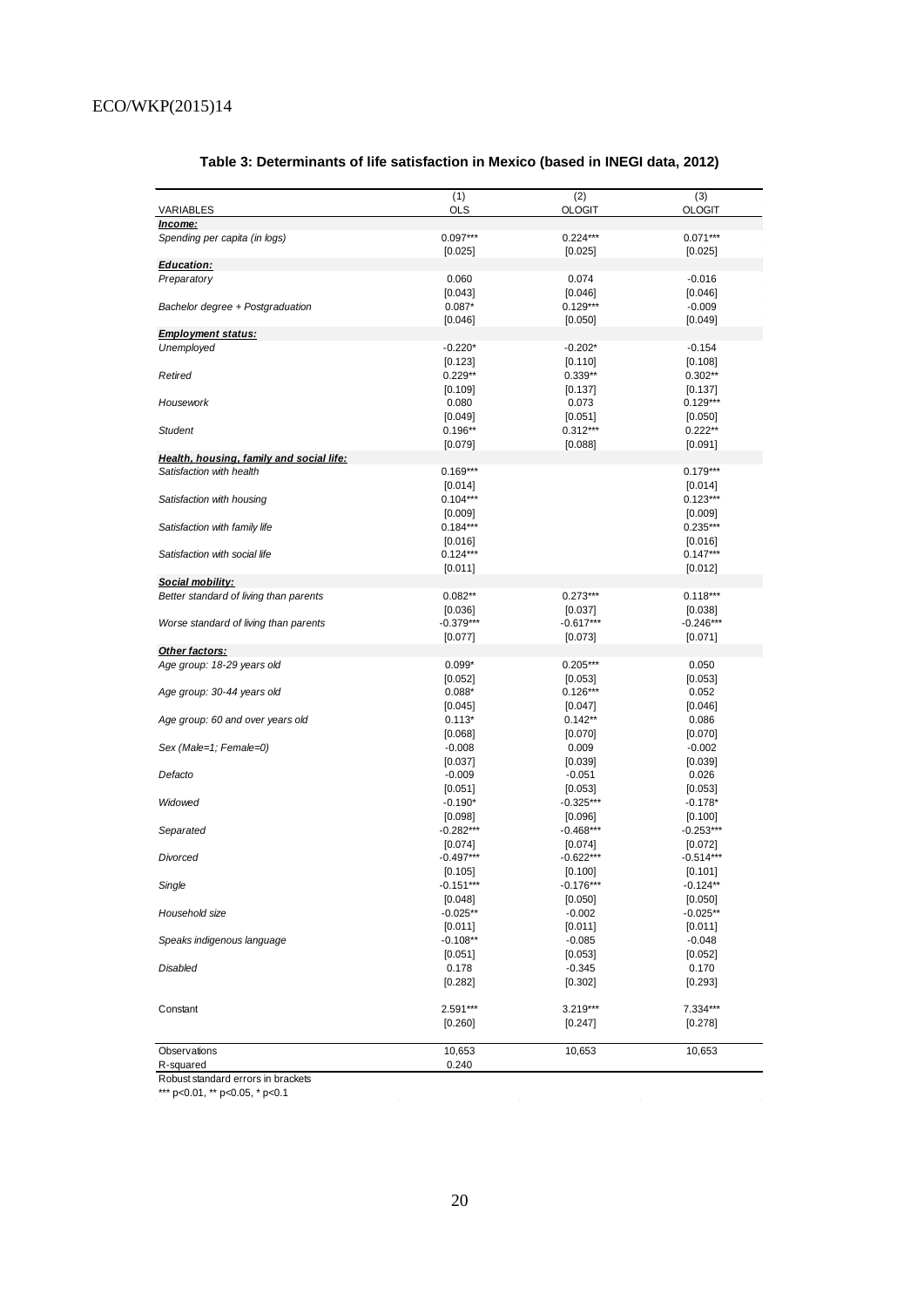#### **Conclusions and directions for future research**

This study used data from the *World Gallup Poll* and the *Modulo de Bienestar Autorreportado* from the *Instituto Nacional de Estadistica y Geografía* (INEGI), to study the determinants of subjective wellbeing in Mexico, and compare them with other countries. In particular the focus of this study has been on how income, employment, health status, education and other individual characteristics affect people perception of well-being in Mexico. The results are in line with the existing literature on subjective well-being: life satisfaction in Mexico is positively associated with the level of income, level of education, health status and employment status, as well as other individual characteristics. Furthermore, this paper presented evidence suggesting that, in Mexico, the association of these variables with life satisfaction is not different to the association in other economies.

Further research should focus on analyzing how policy can contribute to increase life satisfaction in Mexico, and in understanding the causes of high subjective well-being in Mexico. For this purpose, studies that use data for Mexican states could be a good complement to cross-country studies like the one in this paper. Although cross-country studies provide valuable information, they are not the ideal approach to address the within-country variance, which is very important when trying to derive policy recommendations. Understanding the extent to which regional differences in well-being in Mexico exist, and the factors associated with these differences, would be a great asset and also a very important goal both for theoretical (i.e. solve the potential bias of cross-country estimations) and applied reasons (i.e. to determine the most appropriate policy recommendations for Mexico).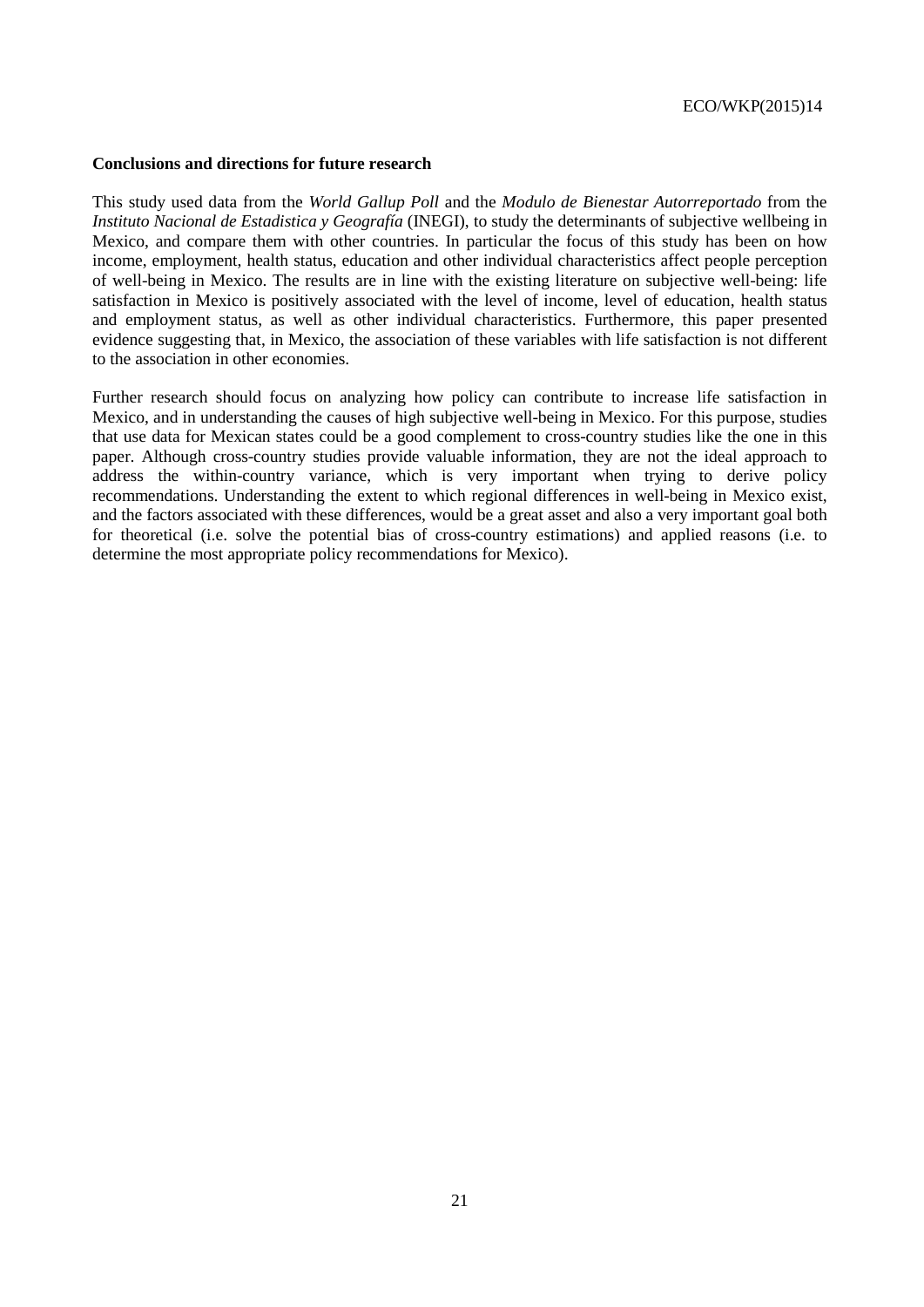## **BIBLIOGRAPHY**

- Blanchflower D. G. and A. J. Oswald, (2004) "Money, Sex and Happiness: An Empirical Study", *Scandinavian Journal of Economics*, Vol. 106 (3), pp. 393-415.
- Blanchflower D. G. and A. J. Oswald (2011). "International Happiness", *NBER Working Paper Series*, Working Paper 16668, January 2011.
- Boarini, R., M. Comola, C. Smith, R. Manchin, and F. De Keulenaer (2012), "What Makes for a Better Life? (2012): The Determinants of Subjective Well-Being in OECD Countries–Evidence from the Gallup World Poll", *OECD Statistics Working Paper*, No. 2012/3, OECD Publishing.
- Boyce, C. J. (2011) "Understanding Fixed Effects in Human Well-Being", *Journal of Economic Psychology* 31, No. 1: 1-16.
- Caldera Sánchez, A. and C. Tassot (2014), "An Exploration of the Determinants of the Subjective Wellbeing of Americans During the Great Recession", OECD Economics Department Working Papers, No. 1158, OECD Publishing.
- Clark, A. E., and A. J. Oswald (1994), "Unhappiness and Unemployment", *Economic Journal* 104, No. 424, pp. 648-59.
- Deaton, A., and A. A. Stone (2013). "Two Happiness Puzzles." *The American Economic Review* 103, No. 3, pp. 591-597.
- Delavande, A., and C. Manski (2010), "Probabilistic Polling and Voting in the 2008 Presidential Election: Evidence from the American Life Panel", *Public Opinion Quarterly*, 74(3), pp. 433-459.
- Di Tella, R., R.J. MacCulloch and A.J. Oswald (2001), "Preferences over inflation and unemployment: Evidence from surveys of happiness", *American Economic Review,* 91 (1) pp. 335–341
- Di Tella, R., J. Haisken-De New, and R. MacCulloch (2010), "Happiness Adaptation to Income and to Status in an Individual Panel", *Journal of Economic Behavior & Organization* 76, No. 3, pp. 834-852.
- Diener, E., D. Kahneman, and J. Helliwell (2010*). International Differences in Well-being*. Oxford University Press.
- Diener, E. (2009) "Subjective Well-being." in *The Science of Well-being*, pp. 11-58. Springer Netherlands.
- Dolan P., T. Peasgood and M. White (2008), "Do We Really Know What Makes Us Happy? A Review of the Economic Literature on the Factors Associated with Subjective Well-Being", *Journal of Economic Psychology*, 29, pp. 94-122.
- Easterlin, R. L. Mcvey, M. Switek, O. Sawangfa and J. Zweig (2010), "The Happiness-Income Paradox Revisited", *Proceedings of the National Academy of Sciences*, 107(52), pp. 22463-68.
- Ferrer-i-Carbonell, A. (2005), "Income and well-being: an empirical analysis of the comparison income effect", *Journal of Public Economics*, 89 (5–6) (2005), pp. 997–1019.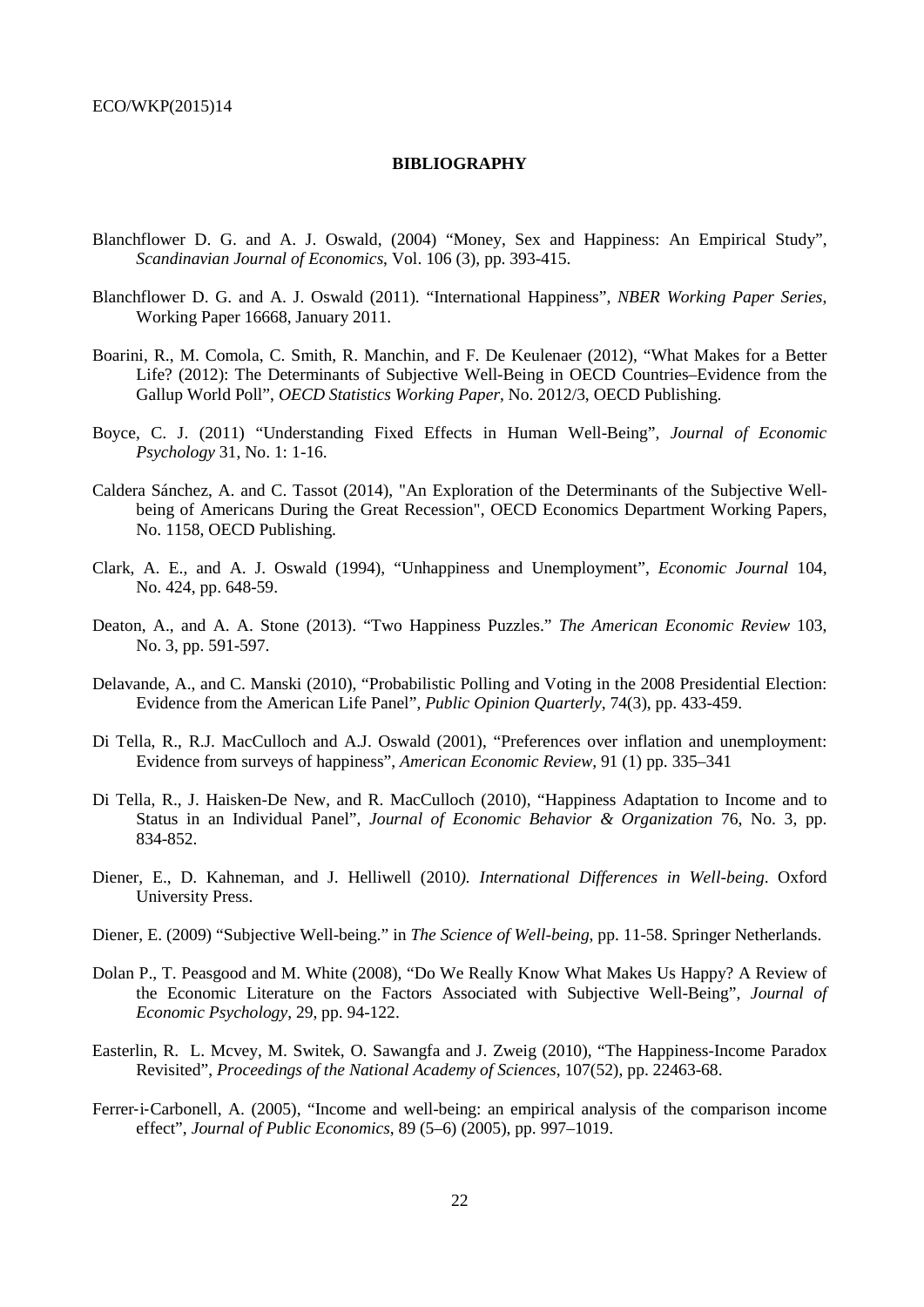- Ferrer‐i‐Carbonell, A. and P. Frijters (2004), "How Important is Methodology for the Estimates of the Determinants of Happiness?", *The Economic Journal* 114, No. 497: pp. 641-659.
- Fleche, S., C. Smith, and P. Sorsa (2012), " Exploring the Determinants of Subjective Wellbeing in OECD Countries", *OECD Economics Department Working Papers*, No. 921, OECD Publishing.
- Frijters, P., J. P. Haisken-DeNew, and M. A. Shields (2004), "Money Does Matter! Evidence from Increasing Real Income and Life Satisfaction in East Germany following Reunification", *The American Economic Review* 94, No. 3: 730-740.
- Fuentes, N. and M. Rojas (2001) "Economic Theory and Subjective Well-being: Mexico", *Social Indicators Research,* March, Volume 53, Issue 3, pp 289-314
- Gardner, J. and A. J. Oswald (2007), "Money and Mental Wellbeing: A Longitudinal Study of Medium-Sized Lottery Wins", *Journal of Health Economics* 26, No. 1: 49-60.
- Helliwell, J. F. (2003), "How's life? Combining Individual and National Variables To Explain Subjective Well-Being", *Economic Modelling* 20, No. 2: 331-360.
- Helliwell J. F. (2008) "Life Satisfaction and the Quality of Development", *NBER Working Paper* No 14507, National Bureau of Economic Research.
- Helliwell J. F. and C. P. Barrington-Leigh (2010), "Measuring and Understanding Subjective Well-being", *NBER Working Paper* No 15887, National Bureau of Economic Research.
- Helliwell, J., R. Layard, and J. Sachs (2013), *World Happiness Report 2013*, UN Sustainable Development Solutions Network, New York.
- Kahneman, D. and A. Deaton (2010) "High Income Improves Evaluation of Life but Not Emotional Well-Being", *Proceedings of the National Academy of Sciences* 107, No. 38: 16489-16493.
- Kahneman D. & Riis J. (2005). Living, and thinking about it: Two perspectives on life. In F.A. Huppert, N. Baylis & B. Keverne (Eds.), The science of well-being (pp. 285-304). Oxford: Oxford University Press.
- Kahneman, D. and A. B. Krueger (2006), "Developments in the Measurement of Subjective Well-Being." *Journal of Economic Perspectives*, Vol. 20 (1), pp. 19-20.
- Krueger A. B. and D. A. Schkade (2007), The Reliability of Subjective Well-being Measures, NBER Working Paper No 13027, National Bureau of Economic Research.
- Krauss, A. and C. Graham (2013). "Subjective Wellbeing in Colombia. Some Insights on Vulnerability, Job Security, and Relative Incomes." *Policy Research Working Paper* 6672, The World Bank.
- Knight, J., L. Song, and R. Gunatilaka (2009), "Subjective Well-Being and Its Determinants in Rural China", *China Economic Review* 20, No. 4: 635-649.
- Layard, R., A. Clark and C. Senik (2012), "The Causes of Happiness and Misery", in J. Helliwell, R. Layard and J. Sachs (Eds.), *World Happiness Report* 2012. New York: UN Sustainable Development Solutions Network.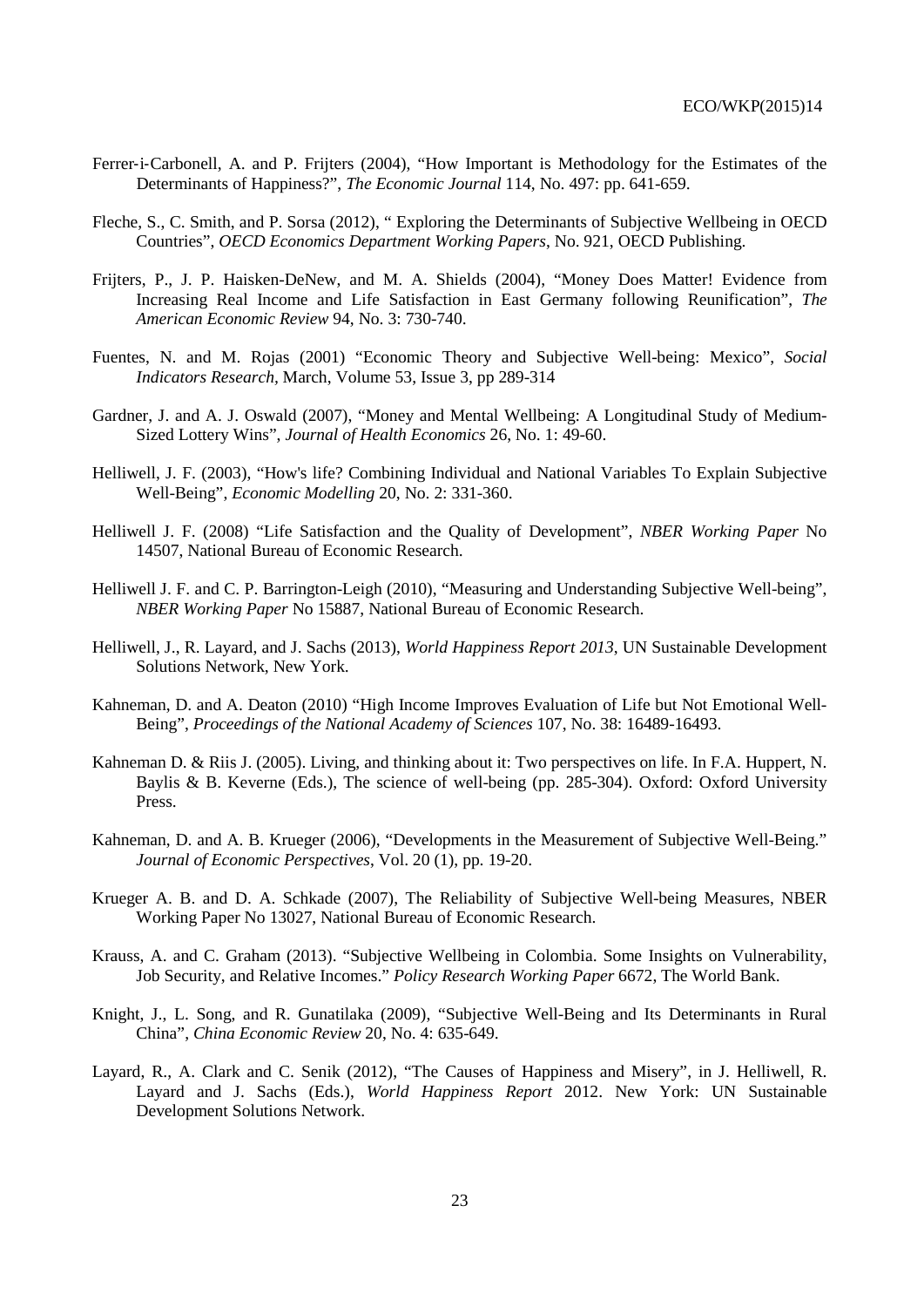- Leigh, A. and J. Wolfers, (2006). "Happiness and the Human Development Index: Australia Is Not a Paradox," *Australian Economic Review*, The University of Melbourne, Melbourne Institute of Applied Economic and Social Research, vol. 39(2), pages 176-184, 06.
- Leyva, G. A. Bustos and N. M. Romo (2014). "Life Satisfaction and Happiness in Mexico: Correlates and Redundancies." (forthcoming) Ed. Mariano Rojas.
- Lucas R. E. (2008). "Personality and subjective well-being." In M. Eid & R. J. Larsen (Eds.), *The science of subjective well-being* (pp. 171–194). New York: Guilford Press.
- Lucas R. (2007), "Long-Term Disability Is Associated With Lasting Changes in Subjective Well-Being: Evidence from Two Nationally Representative Longitudinal Studies." *Journal of Personality and Social Psychology* 92, (4), pp. 717-730.
- Luttmer, E.F.P. (2005), "Neighbors as negatives: Relative earnings and well-being", *Quarterly Journal of Economics*, 120 (3) (2005), pp. 963–1002.
- Lusardi, A. and O. S. Mitchell (2007), "Financial Literacy and Retirement Planning: New Evidence from The Rand American Life Panel", *CFS Working Paper* No. 2007/33.
- Minkov, M. (2009). "Nations with more dialectical selves exhibit lower polarization in life quality judgments and social opinions." *Behavior Science Research*, 43, 230–250.
- OECD (2013), *OECD Guidelines on Measuring Subjective Well-being*, OECD Publishing.
- Oishi, S., Diener, E., Lucas, R. E., and Suh, E. M. (2009). Cross-cultural variations in predictors of life satisfaction: Perspectives from needs and values. In E. Diener (Ed.), *Culture and well-being: The collected works of Ed Diener* (pp. 109–127). New York: Springer.
- Oswald, A. J., and N. Powdthavee (2008). "Does Happiness Adapt? A Longitudinal Study of Disability with Implications for Economists and Judges", *Journal of Public Economics* 92, No. 5: 1061-1077.
- Rohe, W. M., and M. A. Stegman (1994). "The Effects of Homeownership: On the Self-Esteem, Perceived Control and Life Satisfaction of Low-Income People", *Journal of the American Planning Association* 60, No. 2: 173-184.
- Rojas, M. (2007), "A Subjective Well-being Equivalence Scale for Mexico: Estimation and Poverty and Income-distribution Implications", *Oxford Development Studies*, 35:3, 273-293
- Rojas, M. (2008), "Intra-Household Arrangements and Health Satisfaction: Evidence from Mexico", Research Paper No. 2008/57, UNU-WIDER
- Ryff, C. and B. Singer (2008). "Know Thyself and Become What You Are: A Eudaimonic Approach to Psychological Well-Being", *Journal of Happiness Studies* 9, No. 1: 13-39.
- Sacks, D. W., B. Stevenson, and J. Wolfers (2012). "The New Stylized Facts about Income and Subjective Well-being", *Emotion* 12, No. 6: 1181.
- Sacks, D. W., B. Stevenson, and J. Wolfers (2013), "Growth in Income and Subjective Well-Being over Time", mimeo.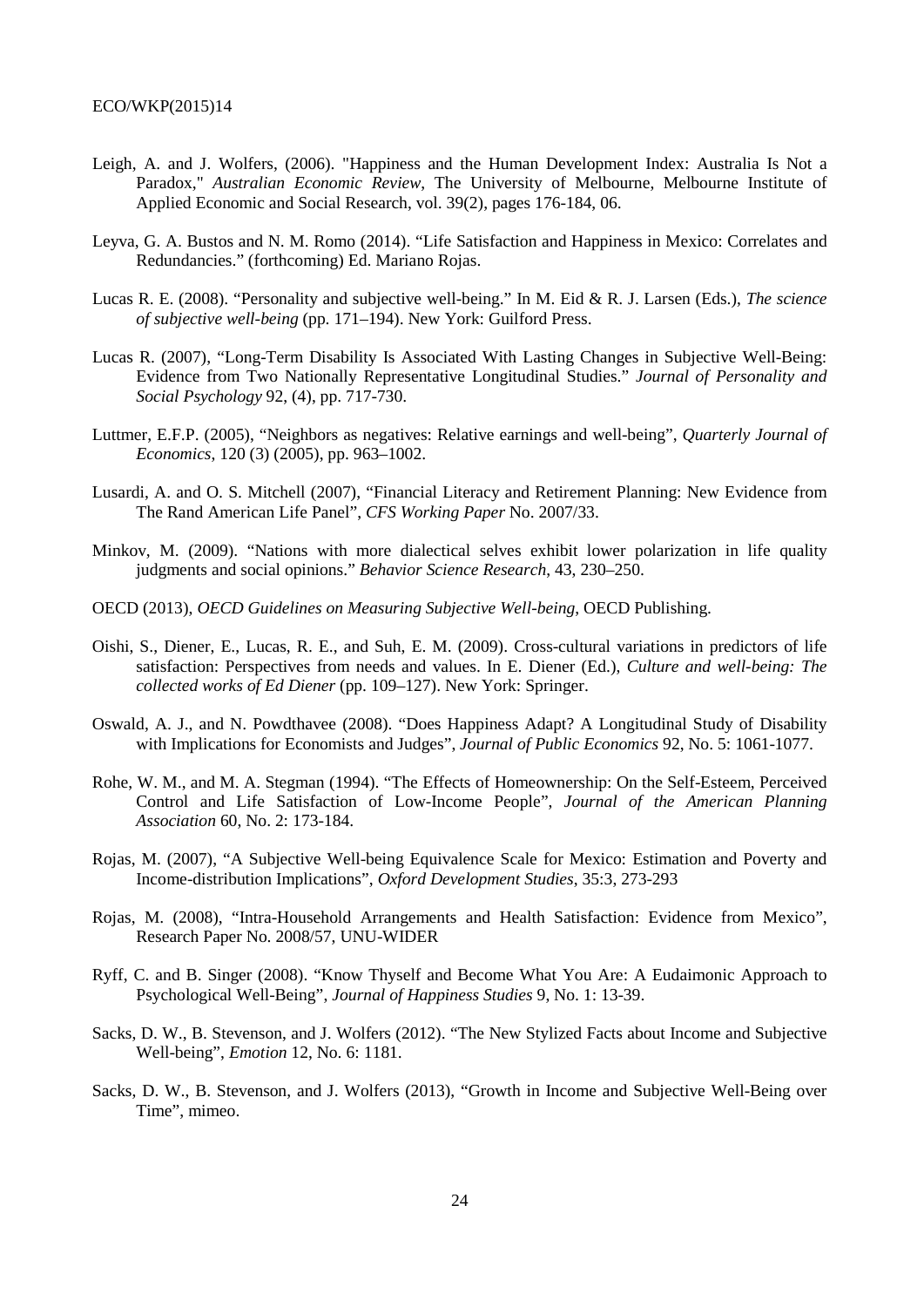- Senik, C. (2004), "When information dominates comparison Learning from Russian subjective panel data", *Journal of Public Economics*, 88 (9–10), pp. 2099–2123.
- Stevenson, B. and J. Wolfers (2013), "Subjective Well-Being and Income: Is There Any Evidence of Satiation?", *American Economic Review*, 103(3): 598-604.
- Stevenson, B. and J. Wolfers (2008), "Economic Growth and Subjective Well-Being: Reassessing the Easterlin Paradox", *National Bureau of Economic Research Working Paper,* No. 14282.
- Strack, F., L. L. Martin, and N. Schwarz (1988). "Priming and Communication: Social Determinants of Information Use in Judgments of Life Satisfaction", *European Journal of Social Psychology* 18, No. 5: 429-442.
- Winkelman, L. and R. Winkelman (1998), "Why Are The Unemployed So Unhappy? Evidence From Panel Data?", *Economica*, Vol. 65. pp. 1- 15..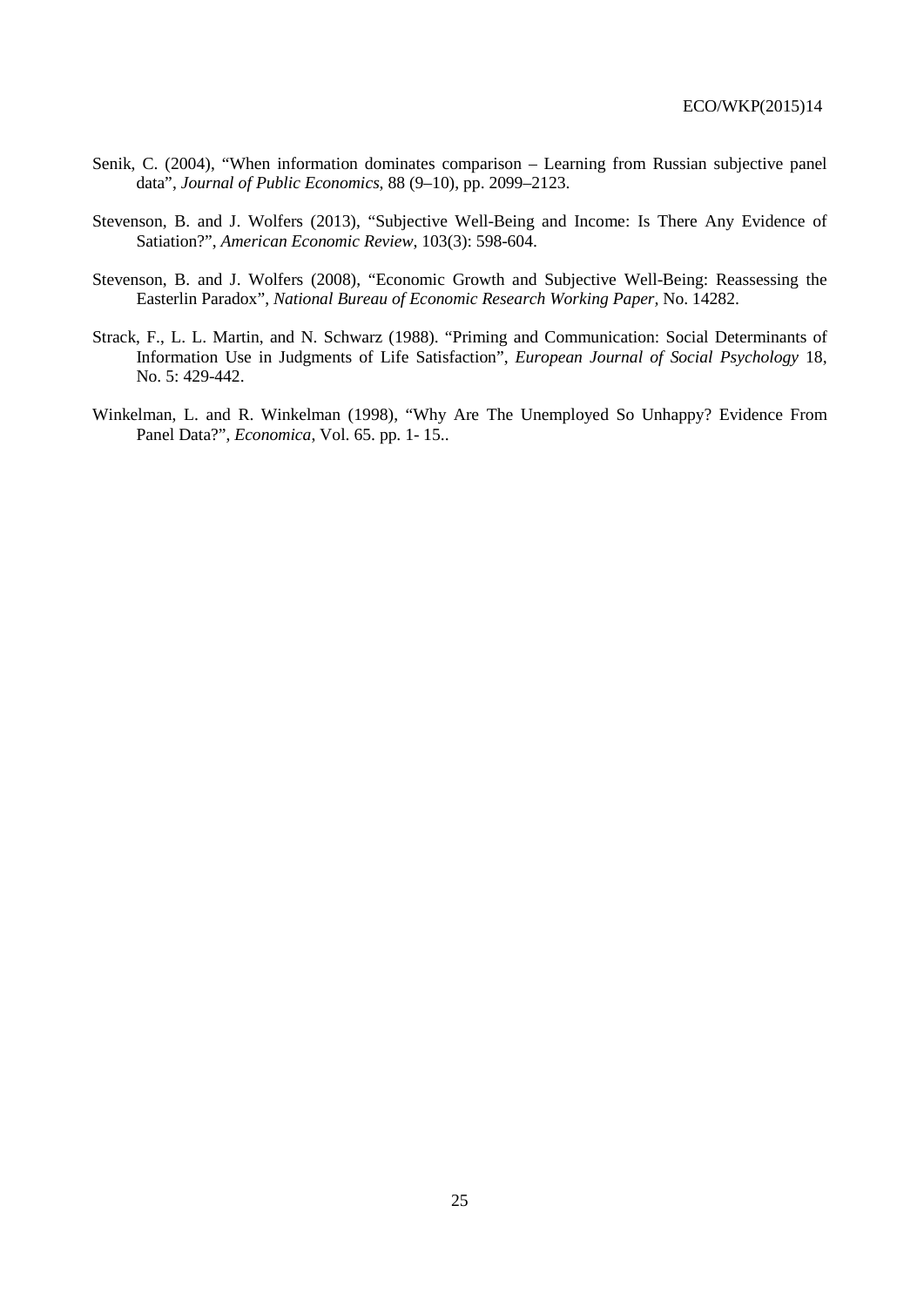# **STATISTICAL ANNEX**

|                               |         |      | All countries |          | <b>Mexico</b> |       |      |           |     |      |  |  |  |
|-------------------------------|---------|------|---------------|----------|---------------|-------|------|-----------|-----|------|--|--|--|
| Variable:                     | Obs.    | Mean | Std. Dev.     | Min      | Max           | Obs.  | Mean | Std. Dev. | Min | Max  |  |  |  |
| Life satisfaction             | 259,875 | 6.14 | 2.19          | 0        | 10            | 4,629 | 6.82 | 2.14      | 0   | 10   |  |  |  |
| Income (in logs)              | 261,666 | 9.46 | 1.21          | 4.6      | 14.5          | 4,629 | 9.39 | 0.86      | 6.1 | 12.1 |  |  |  |
| Health problems               | 263,358 | 0.22 | 0.42          | 0        |               | 4,629 | 0.21 | 0.41      | 0   |      |  |  |  |
| Livesin rural area            | 263,358 | 0.45 | 0.50          | 0        |               | 4,629 | 0.35 | 0.48      | 0   |      |  |  |  |
| Age group: 30-44              | 263,358 | 0.27 | 0.44          | 0        |               | 4,629 | 0.24 | 0.42      | 0   |      |  |  |  |
| Age group: 45-59              | 263,358 | 0.24 | 0.43          | 0        |               | 4,629 | 0.19 | 0.39      | 0   |      |  |  |  |
| Age group: 60-65              | 263,358 | 0.07 | 0.26          | 0        |               | 4,629 | 0.04 | 0.19      | 0   |      |  |  |  |
| Age group: over 65            | 263,358 | 0.16 | 0.37          | 0        |               | 4,629 | 0.29 | 0.45      | 0   |      |  |  |  |
| Married                       | 253,873 | 0.51 | 0.50          | 0        |               | 4,629 | 0.53 | 0.50      | 0   |      |  |  |  |
| Separated                     | 253,873 | 0.03 | 0.16          | 0        |               | 4,629 | 0.04 | 0.19      | 0   |      |  |  |  |
| Divorced                      | 253,873 | 0.05 | 0.21          | 0        |               | 4,629 | 0.02 | 0.15      | 0   |      |  |  |  |
| Widowed                       | 253,873 | 0.08 | 0.27          | 0        |               | 4,629 | 0.06 | 0.24      | 0   |      |  |  |  |
| Defacto                       | 253,873 | 0.07 | 0.26          | 0        |               | 4,629 | 0.07 | 0.26      | 0   |      |  |  |  |
| Secondary education           | 263,358 | 0.55 | 0.50          | 0        |               | 4,629 | 0.57 | 0.49      | 0   |      |  |  |  |
| Tertiary education            | 263,358 | 0.19 | 0.39          | 0        |               | 4,629 | 0.11 | 0.32      | 0   |      |  |  |  |
| Sex (Male = 1; Female = $0$ ) | 263,358 | 0.44 | 0.50          | 0        |               | 4,629 | 0.48 | 0.50      | 0   |      |  |  |  |
| Self-employed                 | 168,044 | 0.11 | 0.31          | 0        |               | 2,666 | 0.07 | 0.26      | 0   |      |  |  |  |
| Part-time                     | 168,044 | 0.07 | 0.26          | 0        |               | 2,666 | 0.06 | 0.24      | 0   |      |  |  |  |
| Unemployed                    | 168,044 | 0.05 | 0.21          | 0        |               | 2,666 | 0.05 | 0.22      | 0   |      |  |  |  |
| Part-time but wants full-time | 168,044 | 0.06 | 0.23          | 0        |               | 2,666 | 0.07 | 0.26      | 0   |      |  |  |  |
| Out of the workforce          | 168,044 | 0.41 | 0.49          | 0        |               | 2,666 | 0.43 | 0.49      | 0   |      |  |  |  |
| Number of children under-15   | 257,239 | 0.01 | 0.08          | $\Omega$ |               | 4,629 | 0.08 | 0.25      | 0   |      |  |  |  |

# **Table A1: Summary statistics variables from Gallup (years 2007-2011)**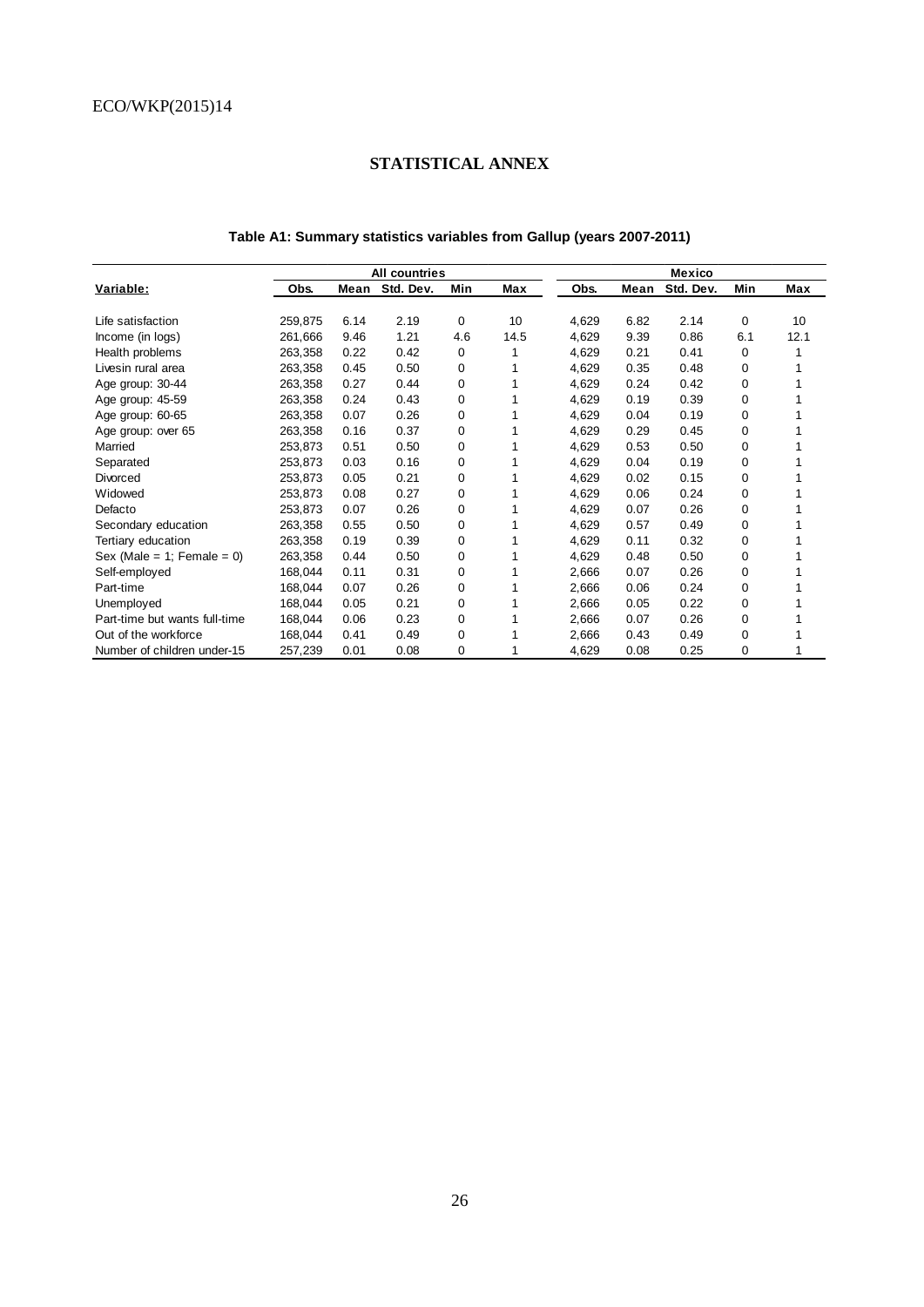| Variable                               | Obs.   | Mean | Std. Dev. | Min | Max  |
|----------------------------------------|--------|------|-----------|-----|------|
| Life satisfaction                      | 10,654 | 8.04 | 1.94      | 0   | 10   |
| Housing spending per capita (in logs)  | 10,653 | 8.97 | 0.89      | 5.5 | 12.7 |
| Secondary education completed          | 10,654 | 0.18 | 0.39      | 0   |      |
| University degree                      | 10,654 | 0.19 | 0.39      | 0   | 1    |
| Satisfaction with health               | 10,654 | 8.22 | 1.91      | 0   | 10   |
| Satisfaction with housing              | 10,654 | 7.13 | 2.50      | 0   | 10   |
| Satisfaction with family life          | 10,654 | 8.53 | 1.76      | 0   | 10   |
| Satisfaction with social life          | 10,654 | 7.72 | 2.24      | 0   | 10   |
| Age group: 18-29 years old             | 10,654 | 0.29 | 0.45      | 0   | 1    |
| Age group: 30-44 years old             | 10,654 | 0.36 | 0.48      | 0   | 1    |
| Age group: 60 and over years old       | 10,654 | 0.11 | 0.31      | 0   |      |
| Sex (Male=1; Female=0)                 | 10,654 | 0.44 | 0.50      | 0   |      |
| Defacto                                | 10,654 | 0.17 | 0.38      | 0   | 1    |
| Widowed                                | 10,654 | 0.04 | 0.20      | 0   |      |
| Separated                              | 10,654 | 0.07 | 0.25      | 0   | 1    |
| Divorced                               | 10,654 | 0.03 | 0.17      | 0   | 1    |
| Single                                 | 10,654 | 0.22 | 0.42      | 0   |      |
| Household size                         | 10,654 | 3.86 | 1.84      | 1   | 17   |
| Speaks indigenous language             | 10,654 | 0.16 | 0.36      | 0   | 1    |
| Unemployed                             | 10,654 | 0.03 | 0.16      | 0   | 1    |
| Retired                                | 10,654 | 0.02 | 0.14      | 0   | 1    |
| Housework                              | 10,654 | 0.21 | 0.41      | 0   | 1    |
| Student                                | 10,654 | 0.04 | 0.19      | 0   |      |
| Disabled                               | 10,654 | 0.00 | 0.07      | 0   |      |
| Better standard of living than parents | 10,654 | 0.57 | 0.50      | 0   |      |
| Worse standard of living than parents  | 10,654 | 0.08 | 0.28      | 0   | 1    |

**Table A2: Summary statistics variables from INEGI (year 2012)**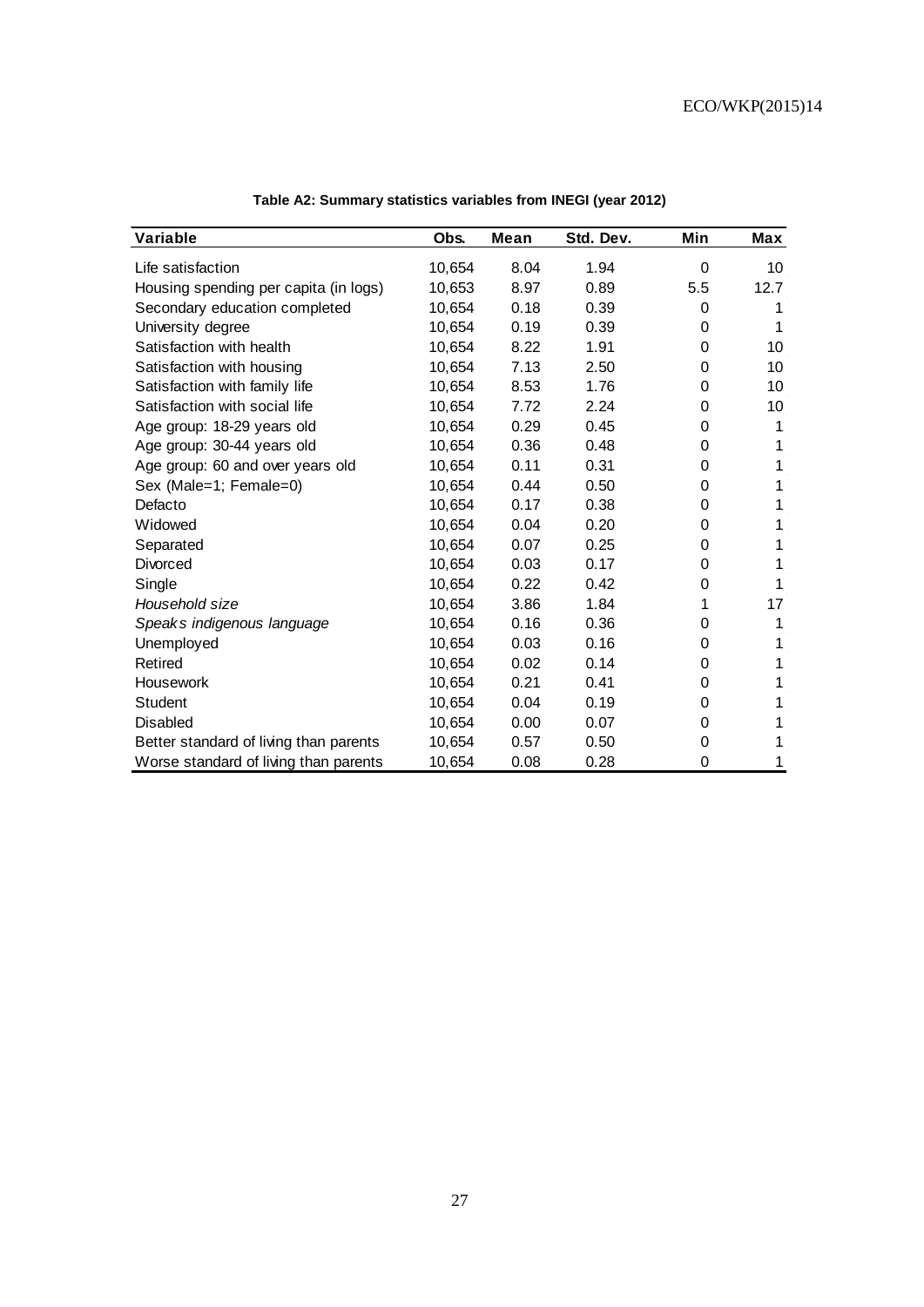**Table A3: Matrix of pair-wise correlation for All countries using Gallup data (years 2007-2011)** 

|      |                               | (1)     | (2)     | (3)     | (4)     | (5)     | (6)     | (7)     | (8)     | (9)     | (10)    | (11)    | (12)    | (13)    | (14)    | (15)    | (16)    | (17)    | (18)    | (19)    | (20)    | (21)    | (22) |
|------|-------------------------------|---------|---------|---------|---------|---------|---------|---------|---------|---------|---------|---------|---------|---------|---------|---------|---------|---------|---------|---------|---------|---------|------|
|      |                               |         |         |         |         |         |         |         |         |         |         |         |         |         |         |         |         |         |         |         |         |         |      |
| (1)  | Life satisfaction             | 1.00    |         |         |         |         |         |         |         |         |         |         |         |         |         |         |         |         |         |         |         |         |      |
| (2)  | Income (in logs)              | 0.38    | 1.00    |         |         |         |         |         |         |         |         |         |         |         |         |         |         |         |         |         |         |         |      |
| (3)  | Health problems               | $-0.15$ | $-0.10$ | 1.00    |         |         |         |         |         |         |         |         |         |         |         |         |         |         |         |         |         |         |      |
| (4)  | Livesin rural area            | $-0.08$ | $-0.14$ | 0.03    | 1.00    |         |         |         |         |         |         |         |         |         |         |         |         |         |         |         |         |         |      |
| (5)  | Age group: 30-44              | $-0.02$ | 0.00    | $-0.09$ | 0.01    | 1.00    |         |         |         |         |         |         |         |         |         |         |         |         |         |         |         |         |      |
| (6)  | Age group: 45-59              | $-0.02$ | 0.07    | 0.05    | 0.03    | $-0.35$ | 1.00    |         |         |         |         |         |         |         |         |         |         |         |         |         |         |         |      |
| (7)  | Age group: 60-65              | 0.01    | 0.04    | 0.07    | 0.01    | $-0.17$ | $-0.16$ | 1.00    |         |         |         |         |         |         |         |         |         |         |         |         |         |         |      |
| (8)  | Age group: over 65            | 0.00    | 0.00    | 0.17    | $-0.01$ | $-0.27$ | $-0.25$ | $-0.12$ | 1.00    |         |         |         |         |         |         |         |         |         |         |         |         |         |      |
| (9)  | Married                       | 0.01    | 0.09    | 0.00    | 0.08    | 0.14    | 0.17    | 0.07    | 0.00    | 1.00    |         |         |         |         |         |         |         |         |         |         |         |         |      |
| (10) | Separated                     | $-0.03$ | $-0.05$ | 0.02    | $-0.03$ | 0.03    | 0.04    | 0.00    | $-0.01$ | $-0.17$ | 1.00    |         |         |         |         |         |         |         |         |         |         |         |      |
| (11) | Divorced                      | $-0.01$ | 0.04    | 0.03    | $-0.04$ | $-0.02$ | 0.09    | 0.05    | 0.02    | $-0.23$ | $-0.04$ | 1.00    |         |         |         |         |         |         |         |         |         |         |      |
| (12) | Widowed                       | $-0.06$ | $-0.07$ | 0.13    | 0.00    | $-0.15$ | $-0.05$ | 0.06    | 0.39    | $-0.30$ | $-0.05$ | $-0.06$ | 1.00    |         |         |         |         |         |         |         |         |         |      |
| (13) | Defacto                       | $-0.01$ | $-0.04$ | $-0.02$ | $-0.01$ | 0.08    | $-0.03$ | $-0.05$ | $-0.09$ | $-0.29$ | $-0.05$ | $-0.06$ | $-0.08$ | 1.00    |         |         |         |         |         |         |         |         |      |
| (14) | Secondary education           | 0.10    | 0.15    | $-0.05$ | $-0.06$ | $-0.02$ | $-0.03$ | $-0.03$ | $-0.07$ | $-0.07$ | $-0.02$ | 0.03    | $-0.05$ | $-0.02$ | 1.00    |         |         |         |         |         |         |         |      |
| (15) | Tertiary education            | 0.16    | 0.30    | $-0.06$ | $-0.12$ | 0.06    | 0.02    | 0.00    | $-0.03$ | 0.04    | $-0.01$ | 0.03    | $-0.06$ | $-0.02$ | $-0.53$ | 1.00    |         |         |         |         |         |         |      |
| (16) | Sex (Male = 1; Female = $0$ ) | $-0.02$ | 0.02    | $-0.04$ | 0.01    | $-0.01$ | $-0.01$ | $-0.01$ | $-0.01$ | 0.03    | $-0.03$ | $-0.05$ | $-0.14$ | $-0.01$ | 0.00    | 0.03    | 1.00    |         |         |         |         |         |      |
| (17) | Self-employed                 | $-0.09$ | $-0.14$ | $-0.03$ | 0.09    | 0.07    | 0.07    | $-0.01$ | $-0.08$ | 0.11    | 0.00    | $-0.03$ | $-0.06$ | 0.00    | $-0.07$ | $-0.05$ | 0.14    | 1.00    |         |         |         |         |      |
| (18) | Part-time                     | 0.05    | 0.05    | $-0.01$ | 0.01    | 0.00    | 0.02    | 0.03    | $-0.01$ | 0.03    | 0.01    | 0.00    | $-0.01$ | $-0.01$ | 0.00    | 0.03    | $-0.05$ | $-0.10$ | 1.00    |         |         |         |      |
| (19) | Unemployed                    | $-0.07$ | $-0.07$ | $-0.01$ | $-0.01$ | 0.01    | $-0.02$ | $-0.04$ | $-0.08$ | $-0.08$ | 0.01    | $-0.01$ | $-0.04$ | 0.03    | 0.03    | $-0.03$ | 0.00    | $-0.08$ | $-0.06$ | 1.00    |         |         |      |
| (20) | Part-time but wants full-time | $-0.03$ | $-0.06$ | $-0.02$ | 0.01    | 0.03    | 0.01    | $-0.03$ | $-0.08$ | $-0.04$ | 0.03    | 0.00    | $-0.05$ | 0.03    | 0.00    | $-0.02$ | 0.00    | $-0.09$ | $-0.07$ | $-0.06$ | 1.00    |         |      |
| (21) | Out of the workforce          | $-0.02$ | $-0.09$ | 0.16    | $-0.01$ | $-0.24$ | $-0.16$ | 0.10    | 0.37    | $-0.07$ | $-0.03$ | $-0.02$ | 0.22    | $-0.05$ | $-0.01$ | $-0.12$ | $-0.20$ | $-0.29$ | $-0.23$ | $-0.19$ | $-0.21$ | 1.00    |      |
| (22) | Number of children under-15   | $-0.02$ | $-0.04$ | 0.00    | $-0.01$ | 0.03    | $-0.03$ | $-0.02$ | $-0.01$ | 0.01    | 0.01    | $-0.02$ | $-0.02$ | 0.00    | $-0.01$ | $-0.01$ | 0.00    | 0.01    | 0.00    | 0.00    | 0.01    | $-0.01$ |      |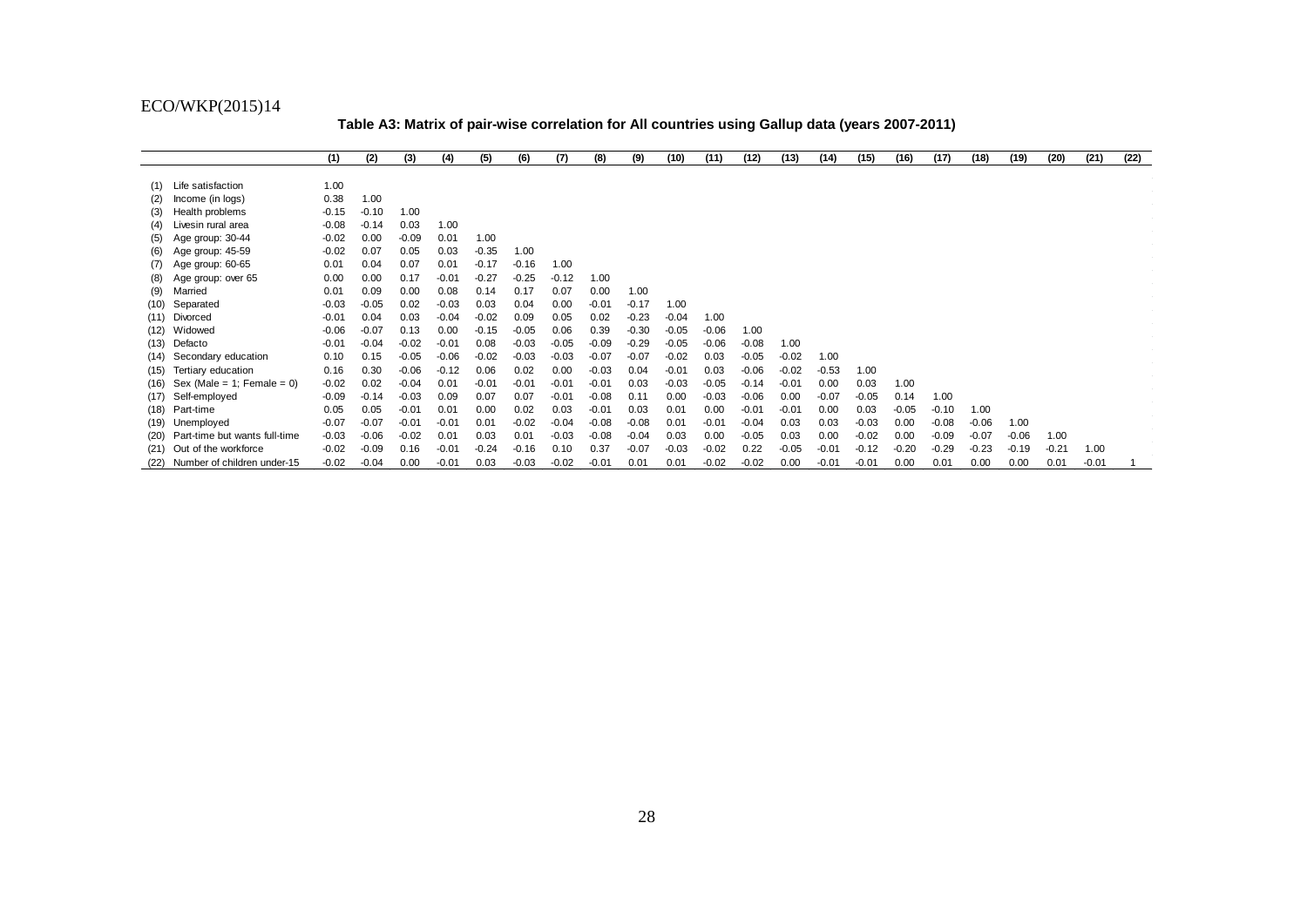**Table A4: Matrix of pair-wise correlation for All countries using Gallup data (years 2007-2011)** 

|      |                               | (1)     | (2)     | (3)     | (4)     | (5)     | (6)     | (7)     | (8)     | (9)     | (10)    | (11)    | (12)    | (13)    | (14)    | (15)    | (16)    | (17)    | (18)    | (19)    | (20)    | (21) | (22) |
|------|-------------------------------|---------|---------|---------|---------|---------|---------|---------|---------|---------|---------|---------|---------|---------|---------|---------|---------|---------|---------|---------|---------|------|------|
|      |                               |         |         |         |         |         |         |         |         |         |         |         |         |         |         |         |         |         |         |         |         |      |      |
| (1)  | Life satisfaction             | 1.00    |         |         |         |         |         |         |         |         |         |         |         |         |         |         |         |         |         |         |         |      |      |
| (2)  | Income (in logs)              | 0.26    | 1.00    |         |         |         |         |         |         |         |         |         |         |         |         |         |         |         |         |         |         |      |      |
| (3)  | Health problems               | $-0.11$ | $-0.11$ | 1.00    |         |         |         |         |         |         |         |         |         |         |         |         |         |         |         |         |         |      |      |
| (4)  | Livesin rural area            | $-0.07$ | $-0.25$ | 0.02    | 1.00    |         |         |         |         |         |         |         |         |         |         |         |         |         |         |         |         |      |      |
| (5)  | Age group: 30-44              | 0.03    | 0.03    | $-0.08$ | $-0.03$ | 1.00    |         |         |         |         |         |         |         |         |         |         |         |         |         |         |         |      |      |
| (6)  | Age group: 45-59              | $-0.02$ | $-0.03$ | 0.03    | 0.02    | $-0.27$ | 1.00    |         |         |         |         |         |         |         |         |         |         |         |         |         |         |      |      |
| (7)  | Age group: 60-65              | $-0.03$ | $-0.04$ | 0.08    | 0.00    | $-0.11$ | $-0.10$ | 1.00    |         |         |         |         |         |         |         |         |         |         |         |         |         |      |      |
| (8)  | Age group: over 65            | $-0.12$ | $-0.07$ | 0.15    | 0.03    | $-0.35$ | $-0.30$ | $-0.13$ | 1.00    |         |         |         |         |         |         |         |         |         |         |         |         |      |      |
| (9)  | Married                       | $-0.04$ | 0.02    | 0.02    | 0.03    | 0.17    | 0.15    | 0.07    | 0.00    | 1.00    |         |         |         |         |         |         |         |         |         |         |         |      |      |
| (10) | Separated                     | $-0.03$ | $-0.02$ | 0.00    | 0.00    | 0.04    | 0.04    | $-0.03$ | $-0.02$ | $-0.21$ | 1.00    |         |         |         |         |         |         |         |         |         |         |      |      |
| (11) | Divorced                      | 0.02    | $-0.01$ | 0.01    | $-0.04$ | 0.02    | 0.03    | 0.01    | 0.03    | $-0.16$ | $-0.03$ | 1.00    |         |         |         |         |         |         |         |         |         |      |      |
| (12) | Widowed                       | $-0.08$ | $-0.13$ | 0.18    | 0.02    | $-0.12$ | 0.06    | 0.09    | 0.15    | $-0.26$ | $-0.05$ | $-0.04$ | 1.00    |         |         |         |         |         |         |         |         |      |      |
| (13) | Defacto                       | $-0.04$ | $-0.06$ | $-0.03$ | 0.00    | 0.04    | $-0.05$ | $-0.03$ | $-0.05$ | $-0.30$ | $-0.06$ | $-0.04$ | $-0.07$ | 1.00    |         |         |         |         |         |         |         |      |      |
| (14) | Secondary education           | 0.10    | 0.13    | $-0.14$ | $-0.10$ | 0.06    | $-0.11$ | $-0.11$ | $-0.14$ | $-0.07$ | $-0.01$ | $-0.01$ | $-0.19$ | 0.02    | 1.00    |         |         |         |         |         |         |      |      |
| (15) | Tertiary education            | 0.13    | 0.26    | $-0.07$ | $-0.14$ | 0.05    | $-0.01$ | $-0.02$ | $-0.08$ | $-0.03$ | 0.02    | $-0.01$ | $-0.05$ | $-0.05$ | $-0.41$ | 1.00    |         |         |         |         |         |      |      |
| (16) | Sex (Male = 1; Female = $0$ ) | 0.01    | 0.09    | $-0.01$ | $-0.02$ | $-0.01$ | 0.01    | 0.02    | 0.02    | 0.03    | $-0.02$ | $-0.02$ | $-0.10$ | $-0.01$ | 0.00    | 0.08    | 1.00    |         |         |         |         |      |      |
| (17) | Self-employed                 | $-0.08$ | $-0.02$ | $-0.01$ | 0.06    | 0.02    | 0.04    | 0.01    | 0.01    | 0.04    | 0.02    | 0.01    | $-0.02$ | 0.01    | $-0.04$ | $-0.01$ | 0.10    | 1.00    |         |         |         |      |      |
| (18) | Part-time                     | $-0.02$ | $-0.01$ | 0.01    | $-0.03$ | 0.00    | 0.03    | 0.02    | 0.03    | $-0.01$ | 0.04    | 0.00    | 0.02    | 0.00    | $-0.02$ | 0.01    | 0.01    | $-0.07$ | 1.00    |         |         |      |      |
| (19) | Unemployed                    | $-0.08$ | $-0.04$ | 0.01    | 0.00    | $-0.04$ | $-0.02$ | 0.00    | $-0.02$ | $-0.08$ | 0.00    | $-0.01$ | $-0.01$ | $-0.02$ | 0.02    | $-0.01$ | $-0.04$ | $-0.06$ | $-0.06$ | 1.00    |         |      |      |
| (20) | Part-time but wants full-time | $-0.03$ | $-0.07$ | $-0.03$ | 0.04    | 0.03    | $-0.02$ | $-0.02$ | $-0.04$ | $-0.06$ | 0.06    | 0.00    | $-0.01$ | 0.02    | 0.02    | $-0.01$ | 0.06    | $-0.08$ | $-0.07$ | $-0.06$ | 1.00    |      |      |
| (21) | Out of the workforce          | $-0.01$ | $-0.13$ | 0.14    | 0.05    | $-0.13$ | $-0.02$ | 0.07    | 0.17    | 0.02    | $-0.09$ | $-0.03$ | 0.13    | $-0.01$ | $-0.09$ | $-0.10$ | $-0.34$ | $-0.24$ | $-0.22$ | $-0.20$ | $-0.24$ | 1.00 |      |
| (22) | Number of children under-15   | 0.01    | 0.03    | 0.02    | $-0.03$ | $-0.08$ | $-0.09$ | $-0.03$ | 0.27    | $-0.05$ | 0.01    | $-0.01$ | 0.02    | $-0.03$ | $-0.05$ | 0.05    | 0.02    | 0.00    | 0.05    | $-0.02$ | 0.00    | 0.00 | 1.00 |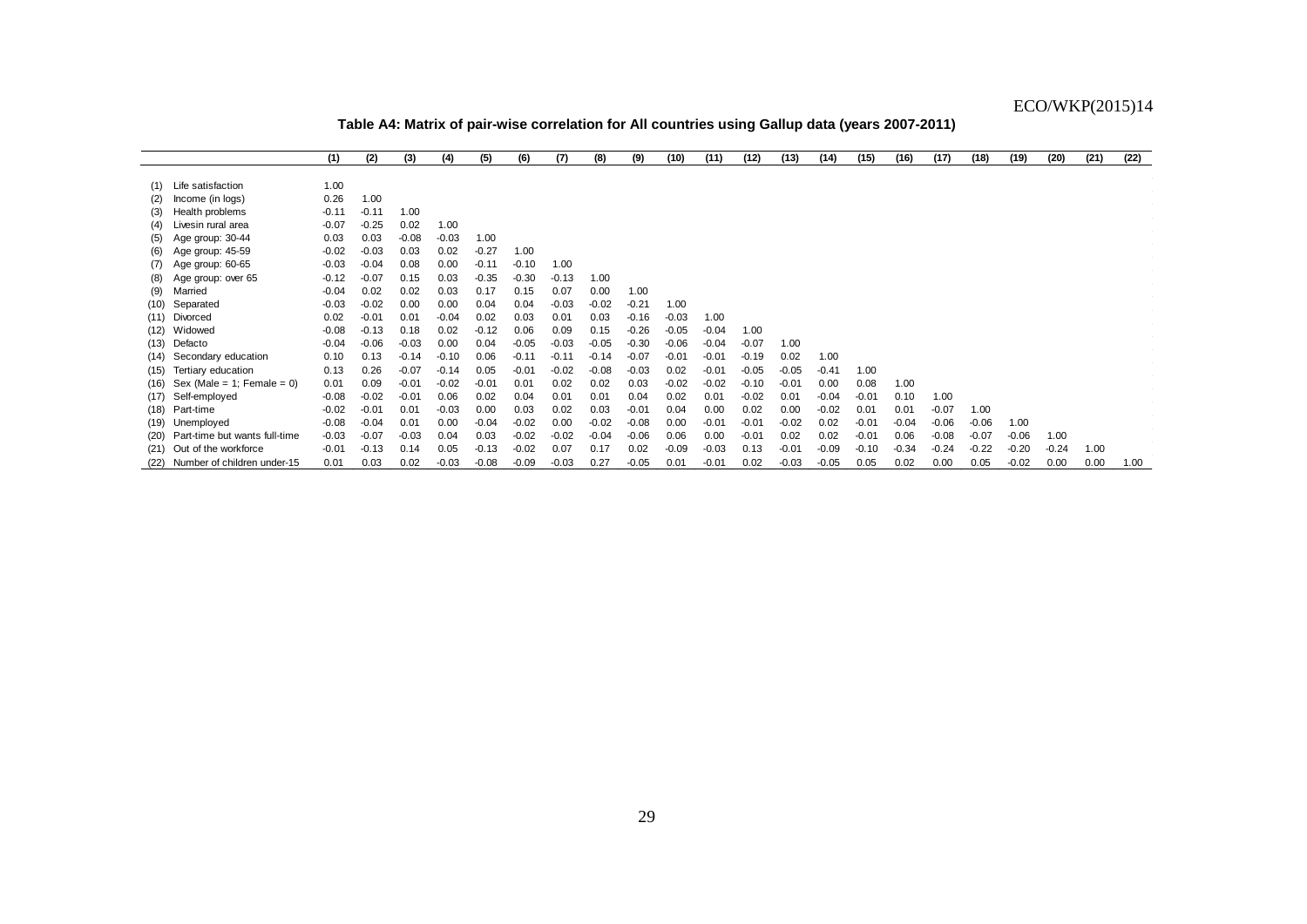**Table A5: Matrix of pair-wise correlation using INEGI data (year 2012)** 

|     |                                             | (1)     | (2)     | (3)     | (4)     | (5)     | (6)     | (7)     | (8)     | (9)     | (10)    | (11)    | (12)    | (13)    | (14)    | (15)    | (16)    | (17)    | (18)    | (19)    | (20)    | (21)    | (22)    | (23)    | (24)    | (25)    | (26) |
|-----|---------------------------------------------|---------|---------|---------|---------|---------|---------|---------|---------|---------|---------|---------|---------|---------|---------|---------|---------|---------|---------|---------|---------|---------|---------|---------|---------|---------|------|
|     | (1) Life satisfaction                       |         |         |         |         |         |         |         |         |         |         |         |         |         |         |         |         |         |         |         |         |         |         |         |         |         |      |
|     | (2) Housing spending per capita (in logs)   | 0.16    |         |         |         |         |         |         |         |         |         |         |         |         |         |         |         |         |         |         |         |         |         |         |         |         |      |
| (3) | Secondary education completed               | 0.04    | 0.10    |         |         |         |         |         |         |         |         |         |         |         |         |         |         |         |         |         |         |         |         |         |         |         |      |
| (4) | University degree                           | 0.10    | 0.41    | $-0.23$ |         |         |         |         |         |         |         |         |         |         |         |         |         |         |         |         |         |         |         |         |         |         |      |
| (5) | Satisfaction with health                    | 0.35    | 0.11    | 0.08    | 0.11    |         |         |         |         |         |         |         |         |         |         |         |         |         |         |         |         |         |         |         |         |         |      |
| (6) | Satisfaction with housing                   | 0.32    | 0.23    | 0.03    | 0.12    | 0.28    |         |         |         |         |         |         |         |         |         |         |         |         |         |         |         |         |         |         |         |         |      |
| (7) | Satisfaction with family life               | 0.37    | 0.12    | 0.01    | 0.08    | 0.41    | 0.38    |         |         |         |         |         |         |         |         |         |         |         |         |         |         |         |         |         |         |         |      |
| (8) | Satisfaction with social life               | 0.35    | 0.16    | 0.05    | 0.11    | 0.43    | 0.35    | 0.42    |         |         |         |         |         |         |         |         |         |         |         |         |         |         |         |         |         |         |      |
|     | (9) Age group: 18-29 years old              | 0.03    | $-0.03$ | 0.18    | 0.09    | 0.15    | $-0.06$ | 0.01    | 0.04    |         |         |         |         |         |         |         |         |         |         |         |         |         |         |         |         |         |      |
|     | (10) Age group: 30-44 years old             | 0.01    | $-0.03$ | 0.01    | $-0.01$ | 0.05    | $-0.03$ | 0.01    | $-0.01$ | $-0.47$ |         |         |         |         |         |         |         |         |         |         |         |         |         |         |         |         |      |
|     | (11) Age group: 60 and over years old       | 0.00    | $-0.01$ | $-0.13$ | $-0.07$ | $-0.14$ | 0.07    | 0.00    | $-0.01$ | $-0.22$ | $-0.26$ |         |         |         |         |         |         |         |         |         |         |         |         |         |         |         |      |
|     | $(12)$ Sex (Male=1; Female=0)               | 0.02    | 0.05    | 0.03    | 0.05    | 0.06    | 0.00    | 0.00    | 0.04    | 0.01    | $-0.02$ | 0.00    |         |         |         |         |         |         |         |         |         |         |         |         |         |         |      |
|     | (13) Defacto                                | $-0.02$ | $-0.14$ | $-0.01$ | $-0.09$ | 0.01    | $-0.10$ | $-0.01$ | $-0.04$ | 0.11    | 0.02    | $-0.10$ | 0.02    |         |         |         |         |         |         |         |         |         |         |         |         |         |      |
|     | (14) Widowed                                | $-0.03$ | $-0.01$ | $-0.08$ | $-0.05$ | $-0.09$ | 0.00    | $-0.02$ | $-0.03$ | $-0.12$ | $-0.11$ | 0.25    | $-0.10$ | $-0.10$ |         |         |         |         |         |         |         |         |         |         |         |         |      |
|     | (15) Separated                              | $-0.07$ | 0.01    | $-0.03$ | $-0.05$ | $-0.05$ | $-0.04$ | $-0.10$ | $-0.03$ | $-0.09$ | 0.00    | 0.03    | $-0.05$ | $-0.12$ | $-0.06$ |         |         |         |         |         |         |         |         |         |         |         |      |
|     | (16) Divorced                               | $-0.03$ | 0.11    | 0.01    | 0.04    | 0.00    | 0.01    | $-0.03$ | 0.00    | $-0.08$ | 0.01    | 0.01    | $-0.03$ | $-0.08$ | $-0.04$ | $-0.05$ |         |         |         |         |         |         |         |         |         |         |      |
|     | $(17)$ Single                               | 0.01    | 0.08    | 0.11    | 0.18    | 0.08    | 0.05    | $-0.03$ | 0.04    | 0.35    | $-0.14$ | $-0.10$ | 0.04    | $-0.25$ | $-0.12$ | $-0.15$ | $-0.09$ |         |         |         |         |         |         |         |         |         |      |
|     | (18) Household size                         | $-0.02$ | $-0.36$ | 0.02    | $-0.11$ | 0.03    | $-0.06$ | 0.04    | $-0.02$ | 0.08    | 0.14    | $-0.20$ | $-0.04$ | 0.08    | $-0.13$ | $-0.13$ | $-0.12$ | $-0.09$ |         |         |         |         |         |         |         |         |      |
|     | (19) Speaks indigenous language             | $-0.04$ | $-0.12$ | $-0.03$ | $-0.08$ | $-0.03$ | $-0.06$ | $-0.02$ | $-0.01$ | $-0.01$ | 0.01    | $-0.01$ | 0.03    | 0.01    | 0.00    | $-0.02$ | $-0.02$ | $-0.06$ | 0.06    |         |         |         |         |         |         |         |      |
|     | (20) Unemployed                             | $-0.03$ | $-0.04$ | 0.03    | 0.02    | 0.00    | $-0.01$ | $-0.02$ | $-0.03$ | 0.09    | $-0.04$ | $-0.02$ | 0.08    | $-0.01$ | $-0.01$ | $-0.01$ | $-0.01$ | 0.12    | 0.01    | $-0.01$ |         |         |         |         |         |         |      |
|     | (21) Retired                                | 0.03    | 0.09    | $-0.03$ | 0.03    | $-0.03$ | 0.07    | 0.02    | 0.00    | $-0.09$ | $-0.10$ | 0.28    | 0.06    | $-0.04$ | 0.07    | 0.00    | 0.03    | $-0.03$ | $-0.07$ | $-0.01$ | $-0.02$ |         |         |         |         |         |      |
|     | (22) Housework                              | $-0.01$ | $-0.14$ | $-0.05$ | $-0.17$ | $-0.07$ | $-0.03$ | 0.00    | $-0.06$ | $-0.01$ | $-0.03$ | 0.07    | $-0.44$ | 0.04    | 0.03    | $-0.06$ | $-0.06$ | $-0.18$ | 0.08    | 0.00    | $-0.08$ | $-0.08$ |         |         |         |         |      |
|     | (23) Student                                | 0.05    | 0.08    | 0.11    | 0.17    | 0.06    | 0.05    | 0.01    | 0.06    | 0.29    | $-0.13$ | $-0.06$ | 0.00    | $-0.06$ | $-0.04$ | $-0.05$ | $-0.03$ | 0.30    | 0.01    | $-0.02$ | $-0.03$ | $-0.03$ | $-0.10$ |         |         |         |      |
|     | (24) Disabled                               | $-0.03$ | $-0.05$ | $-0.02$ | $-0.03$ | $-0.11$ | $-0.02$ | $-0.02$ | $-0.04$ | $-0.03$ | $-0.03$ | 0.06    | 0.04    | $-0.02$ | 0.05    | 0.00    | 0.00    | 0.02    | $-0.02$ | 0.01    | $-0.01$ | $-0.01$ | $-0.04$ | $-0.01$ |         |         |      |
|     | (25) Better standard of living than parents | 0.11    | 0.13    | $-0.03$ | 0.02    | 0.04    | 0.18    | 0.13    | 0.10    | $-0.15$ | 0.02    | 0.07    | 0.04    | $-0.07$ | 0.02    | $-0.04$ | 0.01    | $-0.05$ | 0.00    | 0.00    | $-0.03$ | 0.06    | $-0.04$ | $-0.02$ | $-0.01$ |         |      |
|     | (26) Worse standard of living than parents  | $-0.15$ | $-0.09$ | 0.00    | $-0.03$ | $-0.08$ | $-0.18$ | $-0.15$ | $-0.11$ | 0.03    | $-0.01$ | $-0.01$ | $-0.03$ | 0.03    | 0.01    | 0.05    | 0.01    | 0.01    | $-0.03$ | 0.01    | 0.01    | $-0.02$ | 0.00    | 0.00    | 0.03    | $-0.34$ |      |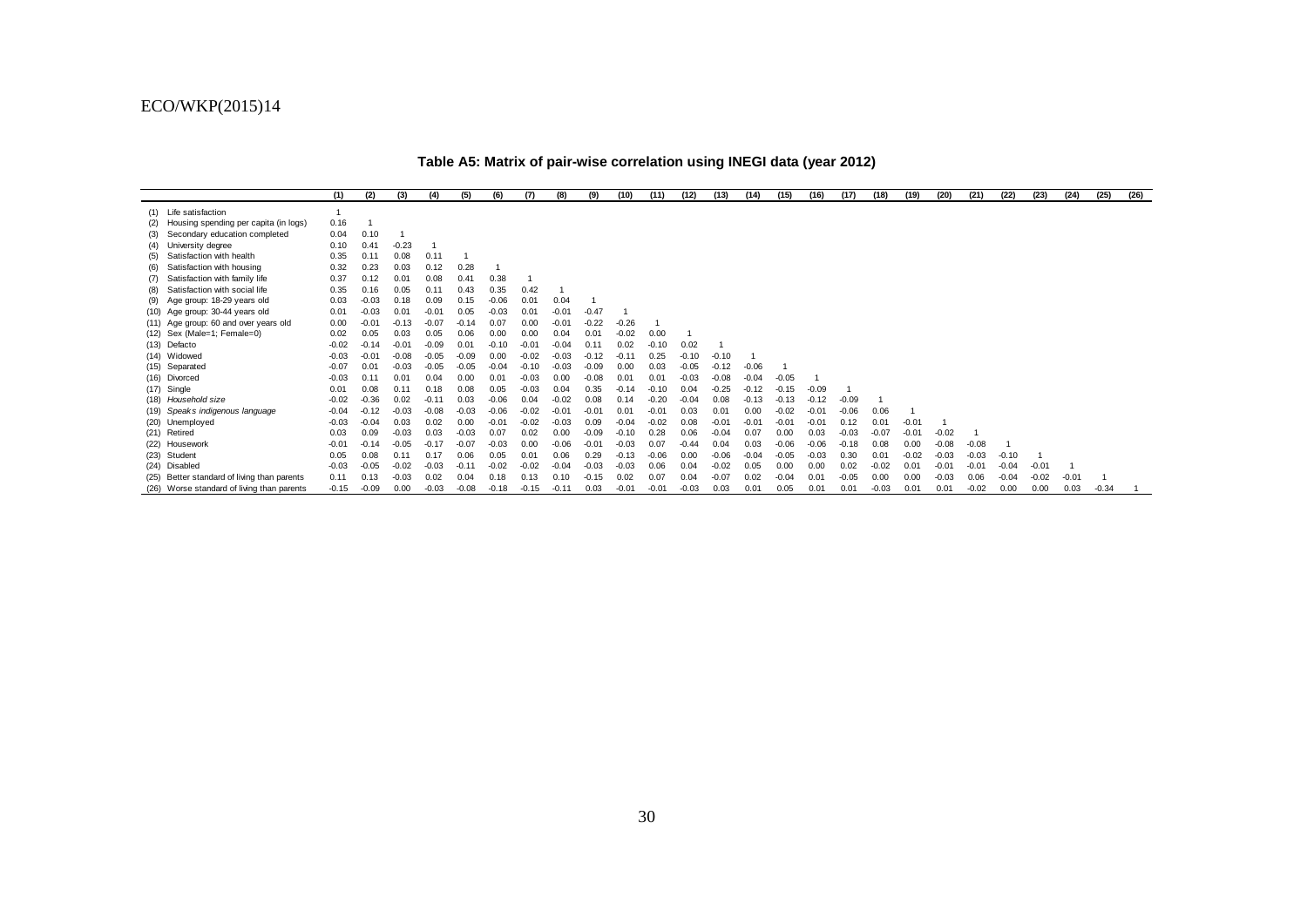# **WORKING PAPERS**

*The full series of Economics Department Working Papers can be consulted at www.oecd.org/eco/workingpapers*

- 1195. *Improving the labour market integration of immigrants in Belgium* (March 2015) by Álvaro Pina, Vincent Corluy and Gerlinde Verbist
- 1194. *Raising the potential of the domestically oriented sector in Germany* (March 2015) by André Eid and Andrés Hutfilter
- 1193. *Improving transport infrastructure in Russia* (March 2015) by Alexander Kolik, Artur Radziwill and Natalia Turdyeva
- 1192. *Improving the business climate in Russia* (March 2015) by Arthur Radziwill and Yana Vaziakova
- 1191. *Determinants of female entrepreneurship in India* (March 2015) by Arnaud Daymard
- 1190. *The changing role of the exchange rate for macroeconomic adjustment* (March 2015) by Patrice Ollivaud, Elena Rusticelli and Cyrille Schwellnus
- 1189. *Boosting productivity in Russia: skills, education and innovation* (March 2015) by Lilas Demmou and Andreas Wörgötter
- 1188. *Boosting growth and reducing informality in Mexico* (March 2015) by Sean Dougherty
- 1187. *The conduct of monetary policy in the future: instrument use* (March 2015) by Kei-Ichiro Inaba, Rory O'Farrell, Łukasz Rawdanowicz and Ane Kathrine Christensen
- 1186. *A constant market share analysis of Spanish goods* (February 2015) by Alberto Gonzalez Pandiella
- 1185. *Raising the economic participation of women in India – a new growth engine?* (Februrary 2015) by Piritta Sorsa
- 1184. *Improving health outcomes and health care in India* (January 2015) by Isabelle Joumard and Ankit Kumar
- 1183. *Challenges and opportunities of India's manufacturing sector* (January 2015) by Isabelle Joumard, Urban Sila and Hermes Morgavi
- 1182. *The heterogeneity of product market regulations* (December 2014) by Jean-Marc Fournier
- 1181. *Implicit regulatory barriers in the EU single market: new empirical evidence from gravity models* (December 2014) by Jean-Marc Fournier, Aurore Domps, Yaëlle Gorin, Xavier Guillet and Délia Morchoisne